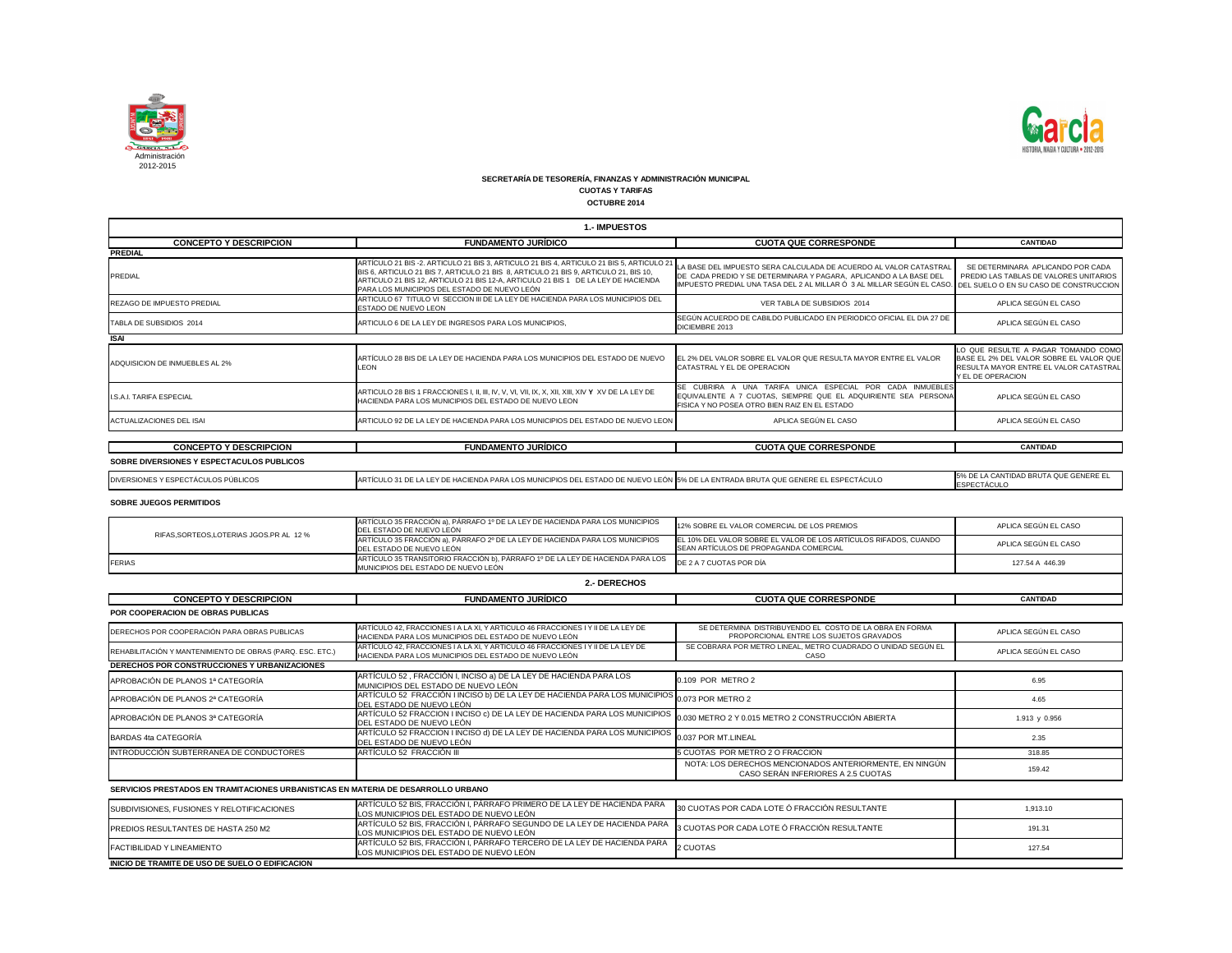## **CUOTAS Y TARIFAS**

| <b>OCTUBRE 2014</b> |
|---------------------|
|---------------------|

| INICIO DE TRAMITE DE LICENCIA DE USO DE SUELO O<br><b>EDIFICACIÓN HASTA 100 M2</b>                 | ARTÍCULO 52 BIS, FRACCIÓN II, INCISO b) DE LA LEY DE HACIENDA PARA LOS<br><b>IMUNICIPIOS DEL ESTADO DE NUEVO LEÓN</b> | 6 CUOTAS  | 382.62   |
|----------------------------------------------------------------------------------------------------|-----------------------------------------------------------------------------------------------------------------------|-----------|----------|
| INICIO DE TRÁMITE DE LICENCIA DE USO DE SUELO Ó<br><b>IEDIFICACIÓN MAYOR DE 100 Y HASTA 250 M2</b> | ARTÍCULO 52 BIS, FRACCIÓN II, INCISO b) DE LA LEY DE HACIENDA PARA LOS<br><b>IMUNICIPIOS DEL ESTADO DE NUEVO LEÓN</b> | 12 CUOTAS | 765.24   |
| INICIO DE TRÁMITE DE LICENCIA DE USO DE SUELO Ó<br>EDIFICACIÓN MAYOR DE 250 Y HASTA 500 M2         | ARTÍCULO 52 BIS, FRACCIÓN II, INCISO c) DE LA LEY DE HACIENDA PARA LOS<br><b>IMUNICIPIOS DEL ESTADO DE NUEVO LEÓN</b> | 18 CUOTAS | 1,147.86 |
| INICIO DE TRÁMITE DE LICENCIA DE USO DE SUELO Ó<br>EDIFICACIÓN MAYOR DE 500 HASTA 1000 M2          | ARTÍCULO 52 BIS, FRACCIÓN II, INCISO d) DE LA LEY DE HACIENDA PARA LOS<br>MUNICIPIOS DEL ESTADO DE NUEVO LEÓN         | 24 CUOTAS | 1.530.48 |
| INICIO DE TRÁMITE DE LICENCIA DE USO DE SUELO Ó<br>EDIFICACIÓN MAYOR DE 1000 M2                    | ARTÍCULO 52 BIS, FRACCIÓN II, INCISO e) DE LA LEY DE HACIENDA PARA LOS<br>MUNICIPIOS DEL ESTADO DE NUEVO LEÓN         | 30 CUOTAS | 1,913.10 |

| <b>LICENCIAS DE USO DE SUELO O EDIFICACIONES</b>                                                           |                                                                                                                                                            |                                                                                                                                                                                                                                                                                                                                                                                                                                                                                                                                                                                       |                                                                                                                                                                              |
|------------------------------------------------------------------------------------------------------------|------------------------------------------------------------------------------------------------------------------------------------------------------------|---------------------------------------------------------------------------------------------------------------------------------------------------------------------------------------------------------------------------------------------------------------------------------------------------------------------------------------------------------------------------------------------------------------------------------------------------------------------------------------------------------------------------------------------------------------------------------------|------------------------------------------------------------------------------------------------------------------------------------------------------------------------------|
| LICENCIA DE USO DE SUELO Ó EDIFICACIÓN HASTA 100 M2                                                        | ARTÍCULO 52 BIS, FRACCIÓN III, INCISO a) DE LA LEY DE HACIENDA PARA LOS MUNICIPIOS<br>DEL ESTADO DE NUEVO LEÓN                                             | <b>6 CUOTAS</b>                                                                                                                                                                                                                                                                                                                                                                                                                                                                                                                                                                       | 382.62                                                                                                                                                                       |
| LICENCIA DE USO DE SUELO Ó EDIFICACIÓN MAYOR DE 100 HASTA 250<br>M <sub>2</sub>                            | ARTÍCULO 52 BIS, FRACCIÓN III, INCISO b) DE LA LEY DE HACIENDA PARA LOS MUNICIPIOS<br>DEL ESTADO DE NUEVO LEÓN                                             | <b>12 CUOTAS</b>                                                                                                                                                                                                                                                                                                                                                                                                                                                                                                                                                                      | 765.24                                                                                                                                                                       |
| LICENCIA DE USO DE SUELO Ó EDIFICACIÓN MAYOR DE 250 HASTA 500<br>M <sub>2</sub>                            | ARTÍCULO 52 BIS, FRACCIÓN III, INCISO c) DE LA LEY DE HACIENDA PARA LOS MUNICIPIOS<br>DEL ESTADO DE NUEVO LEÓN                                             | <b>18 CUOTAS</b>                                                                                                                                                                                                                                                                                                                                                                                                                                                                                                                                                                      | 1,147.86                                                                                                                                                                     |
| LICENCIA DE USO DE SUELO Ó EDIFICACIÓN MAYOR DE 500 HASTA<br>1000 M2                                       | ARTÍCULO 52 BIS, FRACCIÓN III, INCISO d) DE LA LEY DE HACIENDA PARA LOS MUNICIPIOS<br>DEL ESTADO DE NUEVO LEÓN                                             | 24 CUOTAS                                                                                                                                                                                                                                                                                                                                                                                                                                                                                                                                                                             | 1,530.48                                                                                                                                                                     |
| LICENCIA DE USO DE SUELO MAYOR DE 1000 M2                                                                  | ARTÍCULO 52 BIS, FRACCIÓN III, INCISO e) DE LA LEY DE HACIENDA PARA LOS MUNICIPIOS<br>DEL ESTADO DE NUEVO LEÓN                                             | 30 CUOTAS                                                                                                                                                                                                                                                                                                                                                                                                                                                                                                                                                                             | 1,913.10                                                                                                                                                                     |
| <b>ADICIONALES</b>                                                                                         |                                                                                                                                                            |                                                                                                                                                                                                                                                                                                                                                                                                                                                                                                                                                                                       |                                                                                                                                                                              |
| ADICIONALES LICENCIA DE USO DE DUELO Ó EDIFICACIÓN<br>HASTA 100M2                                          | ARTÍCULO 52 BIS, FRACCIÓN III, PÁRRAFO SEGUNDO, INCISO a) DE LA LEY DE<br>HACIENDA PARA LOS MUNICIPIOS DEL ESTADO E NUEVO LEÓN                             | 0.08 CUOT. POR MT2                                                                                                                                                                                                                                                                                                                                                                                                                                                                                                                                                                    | 5.10                                                                                                                                                                         |
| ADICIONALES LICENCIA DE USO DE SUELO Ó EDIFICACIÓN<br>MAYOR DE 100 HASTA 250 M2                            | ARTÍCULO 52 BIS, FRACCIÓN III, PÁRRAFO SEGUNDO, INCISO b) DE LA LEY DE<br>HACIENDA PARA LOS MUNICIPIOS EL ESTADO DE NUEVO LEÓN                             | 0.16 CUOT., POR MT2                                                                                                                                                                                                                                                                                                                                                                                                                                                                                                                                                                   | 10.20                                                                                                                                                                        |
| ADICIONALES LICENCIA DE USO DE SUELO Ó EDIFICACIÓN<br>MAYOR DE 250 HASTA 500 M2                            | ARTÍCULO 52 BIS, FRACCIÓN III, PÁRRAFO SEGUNDO, INCISO c) DE LA LEY DE<br>HACIENDA PARA LOS MUNICIPIOS DEL ESTADO DE NUEVO LEÓN                            | 0.24 CUOT. POR MT2                                                                                                                                                                                                                                                                                                                                                                                                                                                                                                                                                                    | 15.30                                                                                                                                                                        |
| ADICIONALES LICENCIA DE USO DE SUELO Ó EDIFICACIÓN<br>MAYOR DE 500 HASTA 1000 M2                           | ARTÍCULO 52 BIS, FRACCIÓN III, PÁRRAFO SEGUNDO, INCISO d) DE LA LEY DE<br>HACIENDA DE LOS MUNICIPIOS DEL ESTADO DE NUEVO LEÓN                              | 0.31 CUOT. POR MT2                                                                                                                                                                                                                                                                                                                                                                                                                                                                                                                                                                    | 19.76                                                                                                                                                                        |
| ADICIONALES LICENCIA DE USO DE SUELO Ó EDIFICACIÓN<br><b>MAYOR DE 1000 M2</b>                              | ARTÍCULO 52 BIS, FRACCIÓN III, PÁRRAFO SEGUNDO, INCISO e) DE LA LEY DE<br>HACIENDA PARA LOS MUNICIPIOS DELESTADO DE NUEVO LEÓN                             | 0.38 CUOTAS POR MT2                                                                                                                                                                                                                                                                                                                                                                                                                                                                                                                                                                   | 24.23                                                                                                                                                                        |
|                                                                                                            |                                                                                                                                                            | NOTA: LA CUOTA PREVISTA NO EXCEDERÁ DE \$8.00 POR METRO<br>CUADRADO PARA EDIFICACIONES HABITACIONALES MULTIFAMILIARES.<br>LAS CASAS-HABITACION ESTARAN EXENTAS DEL PAGO DE ESTE                                                                                                                                                                                                                                                                                                                                                                                                       |                                                                                                                                                                              |
| <b>FACTIBILIDAD Y AUTORIZACION DE REGIMEN DE CONDOMINIO</b>                                                |                                                                                                                                                            |                                                                                                                                                                                                                                                                                                                                                                                                                                                                                                                                                                                       |                                                                                                                                                                              |
| FACTIBILIDAD Y AUTORIZACIÓN DE RÉGIMENES EN CONDOMINIO<br><b>VERTICAL</b>                                  | ARTÍCULO 52 BIS, FRACCIÓN IV, INCISO a) DE LA LEY DE HACIENDA PARA LOS<br>MUNICIPIOS DEL ESTADO DE NUEVO LEÓN                                              | 0.12 CUOTAS POR MT.2                                                                                                                                                                                                                                                                                                                                                                                                                                                                                                                                                                  | 7.65                                                                                                                                                                         |
| FACTIBILIDAD Y AUTORIZACIÓN DE RÉGIMENES EN CONDOMINIO HACIENDA DE LOS MUNICIPIOS DEL ESTADO DE NUEVO LEÓN | ARTÍCULO 52 BIS, FRACCIÓN IV, INCISO b) Y FRACCION V INCISO a) DE LA LEY DE                                                                                | POR FACTIBILIDAD Y LINEAMIENTOS: 117.5 CUOTAS                                                                                                                                                                                                                                                                                                                                                                                                                                                                                                                                         | 7,492.97                                                                                                                                                                     |
| HORIZONTAL                                                                                                 | ARTÍCULO 52 BIS, FRACCIÓN IV, INCISO b) Y FRACCION V INCISO b) DE LA LEY DE<br>HACIENDA DE LOS MUNICIPIOS DEL ESTADO DE NUEVO LEÓN                         | POR PROYECTO URBANISTICO: 117.5 CUOTAS                                                                                                                                                                                                                                                                                                                                                                                                                                                                                                                                                | 7,492.97                                                                                                                                                                     |
|                                                                                                            |                                                                                                                                                            | LOTES HABITACIONALES O INDUSTRIALES DE HASTA 150 M2: 0.107                                                                                                                                                                                                                                                                                                                                                                                                                                                                                                                            | 6.82                                                                                                                                                                         |
| FACTIBILIDAD Y AUTORIZACIÓN DE RÉGIMENES EN CONDOMINIO                                                     | ARTÍCULO 52 BIS, FRACCIÓN IV, INCISO c) Y FRACCION V INCISO c) NUMERO 1 DE LA<br>LEY DE HACIENDA DE LOS MUNICIPIOS DEL ESTADO DE NUEVO LEÓN                | LOTES HABITACIONALES O INDUSTRIALES DE MAS DE 150 M2 HASTA 300<br>M2: 0.143 CUOTAS                                                                                                                                                                                                                                                                                                                                                                                                                                                                                                    | 9.11                                                                                                                                                                         |
| <b>MIXTO</b>                                                                                               |                                                                                                                                                            | LOTES HABITACIONALES O INDUSTRIALES DE MAS DE 300 M2: 0.172<br><b>CUOTAS</b>                                                                                                                                                                                                                                                                                                                                                                                                                                                                                                          | 10.96                                                                                                                                                                        |
|                                                                                                            | ARTÍCULO 52 BIS, FRACCIÓN IV, INCISO b) Y FRACCION V INCISO b) NUMERO 3 DE<br>LA LEY DE HACIENDA DE LOS MUNICIPIOS DEL ESTADO DE NUEVO LEÓN                | LOTES CAMPESTRES: 0.107 CUOTAS                                                                                                                                                                                                                                                                                                                                                                                                                                                                                                                                                        | 6.82                                                                                                                                                                         |
| <b>AUTORIZACION DE FRACCIONAMIENTOS</b>                                                                    |                                                                                                                                                            |                                                                                                                                                                                                                                                                                                                                                                                                                                                                                                                                                                                       |                                                                                                                                                                              |
| <b>FACTIBILIDAD Y LINEAMIENTOS</b>                                                                         | ARTÍCULO 52 BIS, FRACCIÓN V, INCISO a) DE LA LEY DE HACIENDA DE LOS MUNICIPIOS DEL<br>ESTADO DE NUEVO LEÓN                                                 | 117.5 CUOTAS                                                                                                                                                                                                                                                                                                                                                                                                                                                                                                                                                                          | 7,492.97                                                                                                                                                                     |
| <b>PROYECTO URBANÍSTICO</b>                                                                                | ARTÍCULO 52 BIS, FRACCIÓN V, INCISO b) DE LA LEY DE HACIENDA PARA LOS MUNICIPIOS<br>DEL ESTADO DE NUEVO LEÓN                                               | 117.5 CUOTAS                                                                                                                                                                                                                                                                                                                                                                                                                                                                                                                                                                          | 7,492.97                                                                                                                                                                     |
| <b>PROYECTO EJECUTIVO</b>                                                                                  | ARTÍCULO 52 BIS, FRACCIÓN V, INCICO c) NUMERALES 1, 2, 3, 4, 5, 6.                                                                                         | SE COBRARA POR M2 DE ÁREA VENDIBLE DEPENDIENDO SI EL ÁREA ES<br>HABITACIONAL, INDUSTRIAL, CAMPESTRE U OTROS A-LOTES CON SUPERFICIE<br>HASTA 150 M2, 0.107 CUOTAS, B-LOTES CON SUPERFICIE DE MÁS DE 150 M2<br>Y HASTA 300 M2, 0.143 CUOTAS, LOTES CON SUPERFICIE MAYOR A 300 M2<br>0.172 CUOTAS                                                                                                                                                                                                                                                                                        | A-LOTES CON SUPERFICIE HASTA 150 M2, 6.823<br>MT.2, B-LOTES CON SUPERFICIE DE MÁS DE<br>150 M2 Y HASTA 300 M2, 9.119 MT.2, LOTES<br>CON SUPERFICIE MAYOR A 300 M2 10.968 MT2 |
| <b>HABITACIONALES O INDUSTRIALES</b>                                                                       | ARTÍCULO 52 BIS, FRACCION V, INCISO C) NUMERO 1 LETRA a b c                                                                                                | HABITACIONALES E INDUSTRIALES, EXCEPTUANDO LOS PREDIOS RESERVADOS<br>PARA EQUIPAMIENTOS COMERCIALES Y DE SERVICIOS:SE COBRARA POR M2 DE A-LOTES CON SUPERFICIE HASTA 150 M2, 6.823<br>ÁREA VENDIBLE DEPENDIENDO SI EL ÁREA ES HABITACIONAL, INDUSTRIAL, MT.2, B-LOTES CON SUPERFICIE DE MÁS DE<br>CAMPESTRE U OTROS A-LOTES CON SUPERFICIE HASTA 150 M2, 0.107 150 M2 Y HASTA 300 M2, 9.119 MT.2, LOTES<br>CUOTAS, B-LOTES CON SUPERFICIE DE MÁS DE 150 M2 Y HASTA 300 M2, CON SUPERFICIE MAYOR A 300 M2 10.968 MT2<br>0.143 CUOTAS, LOTES CON SUPERFICIE MAYOR A 300 M2 0.172 CUOTAS |                                                                                                                                                                              |
| LOTES CON SUPERFICIE HASTA 150 M2                                                                          | ARTÍCULO 52 BIS, FRACCIÓN V. INCISO c), NÚMERO 1, APARTADO A. DE LA LEY DE HACIENDA $\big _{0.107}$ CUOTAS<br>PARA LOS MUNICIPIOS DEL ESTADO DE NUEVO LEÓN |                                                                                                                                                                                                                                                                                                                                                                                                                                                                                                                                                                                       | 6.82                                                                                                                                                                         |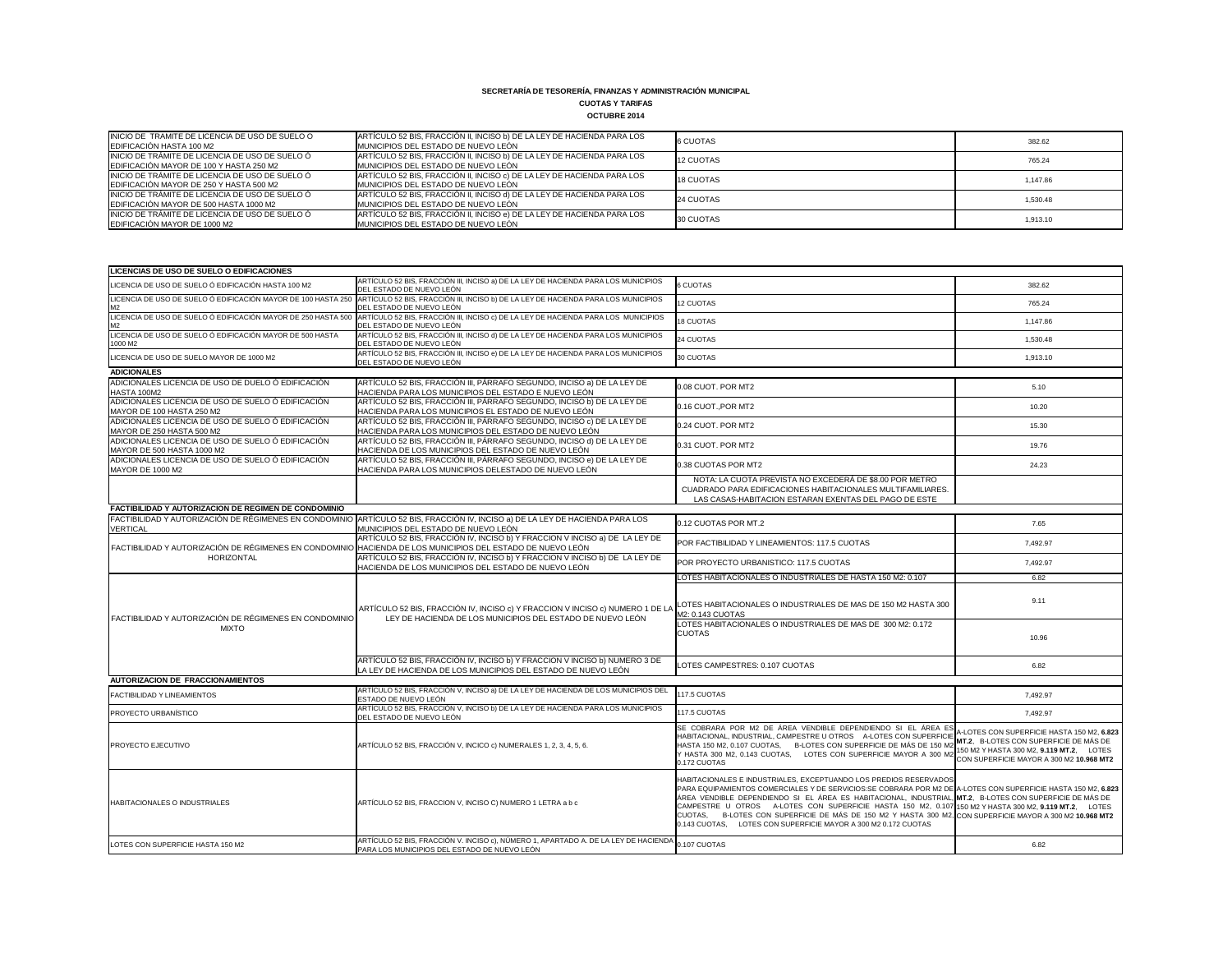## **CUOTAS Y TARIFAS**

#### **OCTUBRE 2014**

| LOTES CON SUPERFICIE DE MAS DE 150 HASTA 300 M2                                                  | ARTÍCULO 52 BIS, FRACCIÓN V. INCISO c), NÚMERO 1, APARTADO B. DE LA LEY DE<br>HACIENDA PARA LOS MUNICIPIOS DEL ESTADO DE NUEVO LEÓN | 0.143 CUOTAS                                                                                                                                                                      | 9.11      |
|--------------------------------------------------------------------------------------------------|-------------------------------------------------------------------------------------------------------------------------------------|-----------------------------------------------------------------------------------------------------------------------------------------------------------------------------------|-----------|
| LOTES CON SUPERFICIE MAYOR DE 300 M2                                                             | ARTÍCULO 52 BIS, FRACCIÓN V. INCISO c), NÚMERO 1, APARTADO C. DE LA LEY DE<br>HACIENDA PARA LOS MUNICIPIOS DEL ESTADO DE NUEVO LEÓN | 0.172 CUOTAS                                                                                                                                                                      | 10.96     |
| INDUSTRIALES UBICADOS EN EL MUNICIPIO                                                            | ARTÍCULO 52 BIS, FRACCIÓN V. INCISO c), NÚMERO 2 DE LA LEY DE HACIENDA PARA LOS<br>MUNICIPIOS DEL ESTADO DE NUEVO LEÓN              | 0.107 CUOTAS                                                                                                                                                                      | 6.82      |
| OTROS UBICADOS EN EL MUNICIPIO                                                                   | ARTÍCULO 52 BIS, FRACCIÓN V. INCISO c), NÚMERO 5 DE LA LEY DE HACIENDA PARA LOS<br>MUNICIPIOS DEL ESTADO DE NUEVO LEÓN              | 0.107 CUOTAS                                                                                                                                                                      | 6.82      |
| CERTIFIFICACIÓN DEL CUMPLIMIENTO DE REQUSITOS PARA VENTA.                                        | ARTÍCULO 52 BIS, FRACCIÓN V. INCISO c), NÚMERO 6, INCISO d) DE LA LEY DE HACIENDA<br>PARA LOS MUNICIPIOS EL ESTADO DE NUEVO LEÓN    | 117.5 CUOTAS                                                                                                                                                                      | 7,492.97  |
| <b>PRORROGA</b>                                                                                  | ARTÍCULO 52 BIS, FRACCIÓN V. INCISO c), NÚMERO 6, INCISO e) DE LA LEY DE HACIENDA<br>PARA LOS MUNICIPIOS DEL ESTADO DE NUEVO LEÓN   | 58.5 CUOTAS                                                                                                                                                                       | 3,730.54  |
| ACTUALIZACIÓN DE GARANTÍAS                                                                       | ARTÍCULO 52 BIS, FRACCIÓN V. INCISO c), NÚMERO 6, INCISO 1) DE LA LEY DE HACIENDA<br>PARA LOS MUNICIPIOS DEL ESTADO DE NUEVO LEÓN   | 58.5 CUOTAS                                                                                                                                                                       | 3,730.54  |
| <b>MODIFICACIONES</b>                                                                            | ARTÍCULO 52 BIS, FRACCIÓN V. INCISO c), NÚMERO 6, INCISO 9) DE LA LEY DE HACIENDA<br>PARA LOS MUNICIPIOS DEL ESTADO DE NUEVO LEÓN   | 58.5 CUOTAS                                                                                                                                                                       | 3,730.54  |
| RECEPCIÓN DE OBRA                                                                                | ARTÍCULO 52 BIS, FRACCIÓN V. INCISO c), NÚMERO 6, INCISO h) DE LA LEY DE HACIENDA<br>PARA LOS MUNICIPIOS DEL ESTADO DE NUEVO LEÓN   | 586.5 CUOTAS                                                                                                                                                                      | 37,401.10 |
| REGULARIZACIÓN Y ORDENAMIENTO URBANO EN FRACCIONAMIENTOS<br>Y EN LICENCIAS DE USO DE SUELO (75%) | ARTÍCULO 52 BIS, FRACCIÓN VI DE LA LEY DE HACIENDA PARA LOS MUNICIPIOS DEL<br>ESTADO DE NUEVO LEÓN                                  | SE APLICARAN LAS CUOTAS PREVISTAS EN LAS FRACCIONES III Y IV DEL ARTÍCULO 52 BIS DE LA LEY DE HACIENDA PARA LOS<br>MUNICIPIOS DEL ESTADO DE NUEVO LEON, CON UN INCREMENTO DEL 75% |           |
| EXPEDICIÓN DE COPIAS CERTIFICADAS DE PLANOS                                                      | ARTÍCULO 52 BIS, FRACCIÓN VII DE LA LEY DE HACIENDA PARA LOS MUNICIPIOS<br>DEL ESTADO DE NUEVO LEÓN                                 | 3.5 CUOTAS                                                                                                                                                                        | 223.19    |
| EXPEDICIÓN DE CONSTANCIA Y CERTIFICACIONES                                                       | ARTÍCULO 52 BIS, FRACCIÓN VIII DE LA LEY DE HACIENDA PARA LOS MUNICIPIOS<br>DEL ESTADO DE NUEVO LEÓN                                | 2.5 CUOTAS                                                                                                                                                                        | 159.42    |
| INFORMACIÓN DE ALINEAMIENTO DE LA VIALIDAD                                                       | ARTÍCULO 52 BIS, FRACCIÓN IX DE LA LEY DE HACIENDA PARA LOS MUNICIPIOS DEL<br>ESTADO DE NUEVO LEÓN                                  | 1.5 CUOTAS                                                                                                                                                                        | 95.65     |
| <b>INSCRIPCION DE NUEVOS FRACCIONAMIENTOS O AMPLIACION</b>                                       |                                                                                                                                     |                                                                                                                                                                                   |           |
| FRACCIONAMIENTOS CUYOS LOTES TENGAN UNA SUPERFICIE<br>PROMEDIO MAYOR A 250 M2                    | ARTÍCULO 55 INCISO a) DE LA LEY DE HACIENDA PARA LOS MUNICIPIOS DEL<br>ESTADO DE NUEVO LEÓN                                         | 0.023 CUOTAS POR MT2                                                                                                                                                              | 1.46      |
| FRACCIONAMINTOS CUYOS LOTES TENGAN UNA SUPERFICIE<br>PROMEDIO ENTRE 150 Y 250 M2                 | ARTÍCULO 55 INCISO b) DE LA LEY DE HACIENDA PARA LOS MUNICIPIOS DEL<br>ESTADO DE NUEVO LEÓN                                         | 0.012 CUOTAS POR MT2                                                                                                                                                              | 0.765     |
| FRACCIONAMIENTOS CUYOS LOTES TENGAN UNA SUPERFICIE<br>PROMEDIO MENOR A 150 M2                    | ARTÍCULO 55 INCISO c) DE LA LEY DE HACIENDA PARA LOS MUNICIPIOS DEL<br>ESTADO DE NUEVO LEÓN                                         | 0.009 CUOTAS POR MT2                                                                                                                                                              | 0.573     |
| CEMENTERIOS UBICADOS EN LOS MUNICIPIOS                                                           | ARTÍCULO 55 INCISO d) DE LA LEY DE HACIENDA PARA LOS MUNICIPIOS DEL<br>ESTADO DE NUEVO LEÓN                                         | 0.12 CUOTAS POR MT2                                                                                                                                                               | 7.65      |
| ASIGNACIÓN DE NUMERO OFICIAL                                                                     | ARTÍCULO 55, PÁRRAFO TERCERO DE LA LEY DE HACIENDA PARA LOS MUNICIPIOS<br>DEL ESTADO DE NUEVO LEÓN                                  | 1.24 CUOTAS                                                                                                                                                                       | 79.07     |
| POR CERTIFICACIONES, AUTORIZACIONES, CONSTANCIAS Y REGISTROS                                     |                                                                                                                                     |                                                                                                                                                                                   |           |
| COPIA SIMPLE POR HOJA                                                                            | ARTÍCULO 57, FRACCIÓN I, INCISO a) DE LA LEY DE HACIENDA PARA LOS                                                                   | 0.012 CUOTAS EN HOJAS TAMAÑO CARTA                                                                                                                                                | 0.765     |
|                                                                                                  | MUNICIPIOS DEL ESTADO DE NUEVO LEÓN                                                                                                 | 0.017 CUOTAS EN HOJAS TAMAÑO OFICIO                                                                                                                                               | 1.084     |
| COPIA A COLOR POR HOJA                                                                           | ARTÍCULO 57, FRACCIÓN I, INCISO b) DE LA LEY DE HACIENDA PARA LOS                                                                   | 0.024 CUOTAS EN HOJAS TAMAÑO CARTA                                                                                                                                                | 1.53      |
|                                                                                                  | MUNICIPIOS DE L ESTADO DE NUEVO LEÓN<br>ARTÍCULO 57, FRACCIÓN I, INCISO c) DE LA LEY DE HACIENDA PARA LOS                           | 0.034 CUOTAS EN HOJAS TAMAÑO OFICIO                                                                                                                                               | 2.16      |
| COPIA CERTIFICADAS POR CADA DOCUMENTO                                                            | MUNICIPIOS DEL ESTADO DE NUEVO LEÓN                                                                                                 | 1 CUOTA SALARIO MINIMO                                                                                                                                                            | 63.77     |
| CODIA CIMPLE DE DI ANOC                                                                          | ARTÍCULO 57, FRACCIÓN I, INCISO d) DE LA LEY DE HACIENDA PARA LOS                                                                   | <b>ONJINIM OIGA IAD SATOLIO &amp; A</b>                                                                                                                                           | 2742      |

| UN ULIN III IUAUIUNLU, AUTUNIZAUIUNLU, UUNUTAIVIAUT NLUIDTINUU                         |                                                                                                                                                     |                                                                                                                                           |            |
|----------------------------------------------------------------------------------------|-----------------------------------------------------------------------------------------------------------------------------------------------------|-------------------------------------------------------------------------------------------------------------------------------------------|------------|
| <b>COPIA SIMPLE POR HOJA</b>                                                           | ARTÍCULO 57, FRACCIÓN I, INCISO a) DE LA LEY DE HACIENDA PARA LOS                                                                                   | 0.012 CUOTAS EN HOJAS TAMAÑO CARTA                                                                                                        | 0.765      |
|                                                                                        | MUNICIPIOS DEL ESTADO DE NUEVO LEÓN                                                                                                                 | 0.017 CUOTAS EN HOJAS TAMAÑO OFICIO                                                                                                       | 1.084      |
| COPIA A COLOR POR HOJA                                                                 | ARTÍCULO 57, FRACCIÓN I, INCISO b) DE LA LEY DE HACIENDA PARA LOS                                                                                   | 0.024 CUOTAS EN HOJAS TAMAÑO CARTA                                                                                                        | 1.53       |
|                                                                                        | MUNICIPIOS DE L ESTADO DE NUEVO LEÓN                                                                                                                | 0.034 CUOTAS EN HOJAS TAMAÑO OFICIO                                                                                                       | 2.16       |
| COPIA CERTIFICADAS POR CADA DOCUMENTO                                                  | ARTÍCULO 57, FRACCIÓN I, INCISO c) DE LA LEY DE HACIENDA PARA LOS<br>MUNICIPIOS DEL ESTADO DE NUEVO LEÓN                                            | 1 CUOTA SALARIO MINIMO                                                                                                                    | 63.77      |
| <b>COPIA SIMPLE DE PLANOS</b>                                                          | ARTÍCULO 57, FRACCIÓN I, INCISO d) DE LA LEY DE HACIENDA PARA LOS<br>MUNICIPIOS DEL ESTADO DE NUEVO LEÓN                                            | 0.43 CUOTAS SALARIO MINIMO                                                                                                                | 27.42      |
| COPIA SIMPLE DE PLANOS A COLOR                                                         | ARTÍCULO 57, FRACCIÓN I, INCISO e) DE LA LEY DE HACIENDA PARA LOS<br>MUNICIPIOS DEL ESTADO DE NUEVO LEÓN                                            | 2 CUOTAS SALARIO MINIMO                                                                                                                   | 127.54     |
| COPIA CERTIFICADA DE PLANOS                                                            | ARTÍCULO 57, FRACCIÓN I, INCISO f) DE LA LEY DE HACIENDA PARA LOS MUNICIPIOS<br>DEL ESTADO DE NUEVO LEÓN                                            | 3 CUOTAS SALARIO MINIMO                                                                                                                   | 191.31     |
| COPIA CERTIFICADA DE PLANOS A COLOR                                                    | ARTÍCULO 57, FRACCIÓN I, INCISO 9) DE LA LEY DE HACIENDA PARA LOS<br>MUNICIPIOS DEL ESTADO DE NUEVO LEÓN                                            | 5 CUOTAS SALARIO MINIMO                                                                                                                   | 318.85     |
| DIVERSAS CONSTANCIAS Y CERTIFICACIONES                                                 | ARTÍCULO 57, FRACCIÓN I, INCISO h) DE LA LEY DE HACIENDA PARA LOS<br>MUNICIPIOS DEL ESTADO DE NUEVO LEÓN                                            | 1 CUOTA SALARIO MINIMO                                                                                                                    | 63.77      |
| BÚSQUEDA Y LOCALIZACIÓN DE ARCHIVOS Y EXPEDIENTES                                      | ARTÍCULO 57, FRACCIÓN I, PÁRRAFO TERCERO DE LA LEY DE HACIENDA PARA LOS<br>MUNICIPIOS EL ESTADO DE NUEVO LEÓN                                       | 1 CUOTA SALARIO MINIMO                                                                                                                    | 63.77      |
| CERTIFICACIÓN DE PREDIAL                                                               | ARTÍCULO 57, FRACCIÓN I, INCISO h) DE LA LEY DE HACIENDA PARA LOS<br>MUNICIPIOS EL ESTADO DE NUEVO LEÓN                                             | 1 CUOTA SALARIO MINIMO                                                                                                                    | 63.77      |
| CERTIFICACIÓN COMISIONADOS MUNICIPALES                                                 | ARTÍCULO 57, FRACCIÓN I, INCISO h) DE LA LEY DE HACIENDA PARA LOS<br>MUNICIPIOS DEL ESTADO DE NUEVO LEÓN                                            | 1 CUOTA SALARIO MINIMO                                                                                                                    | 63.77      |
| CONSTANCIA O REGISTRO DE REFRENDO                                                      | ARTÍCULO 57, FRACCIÓN I, INCISO h) DE LA LEY DE HACIENDA PARA LOS<br>MUNICIPIOS DEL ESTADO DE NUEVO LEÓN                                            | 1 CUOTA SALARIO MINIMO                                                                                                                    | 63.77      |
| CONSTANCIA DE NO INFRACCIONES, RELATIVAS A CONTROL<br><b>VEHICULAR</b>                 | ARTÍCULO 57, FRACCIÓN I, PARRAFO CUARTO DE LA LEY DE HACIENDA PARA LOS<br>MUNICIPIOS DEL ESTADO DE NUEVO LEÓN                                       | 0.25 CUOTAS SALARIO MINIMO                                                                                                                | 15.94      |
|                                                                                        |                                                                                                                                                     |                                                                                                                                           |            |
| INSCRIPCIÓN AL INICIO DE ACTIVIDADES                                                   | ARTÍCULO 58 DE LA LEY DE HACIENDA PARA LOS MUNICIPIOS DEL ESTADO DE NUEVO LEÓN ACTIVIDADES, POR REFRENDO ANUAL DE LICENCIA, AUTORIZACIÓN, PERMISO O | ESTE ARTÍCULO SOLO MENCIONA LAS CUOTAS POR INSCRIPCIÓN AL INICIO DE<br>CONCESIÓN QUE SE CUBRIRÁN EN LOS MUNICIPIOS DEL ÁREA METROPOLITANA |            |
|                                                                                        | ARTÍCULO 58 BIS FRACCION A) NUMERO 1 DE LA LEY DE HACIENDA PARA LOS<br>MUNICIPIOS EL ESTADO DE NUEVO LEÓN                                           | HASTA 15,000 PERSONAS: 1500 CUOTAS                                                                                                        | 95,655.00  |
| <b>ESTADIOS DE FUTBOL</b>                                                              |                                                                                                                                                     | DE MAS DE 15,000 HASTA 25,000 PERSONAS: 2700 CUOTAS                                                                                       | 172,179.00 |
|                                                                                        |                                                                                                                                                     | DEMAS DE 25,000 PERSONAS: 3500 CUOTAS                                                                                                     | 223,195.00 |
| CABARET, CENTROS NOCTURNOS, DISCOTECAS, CASAS Y<br><b>ESTABLECIMIENTOS DEA PUESTAS</b> | ARTÍCULO 58 BIS FRACCION A) NUMERO 2 DE LA LEY DE HACIENDA PARA LOS<br>MUNICIPIOS EL ESTADO DE NUEVO LEÓN                                           | NO MAYOR A 120 M2 2390 CUOTAS                                                                                                             | 152,410.30 |
|                                                                                        |                                                                                                                                                     | MAYOR A 120 M2, 2825 CUOTAS                                                                                                               | 180,150.25 |
|                                                                                        |                                                                                                                                                     |                                                                                                                                           |            |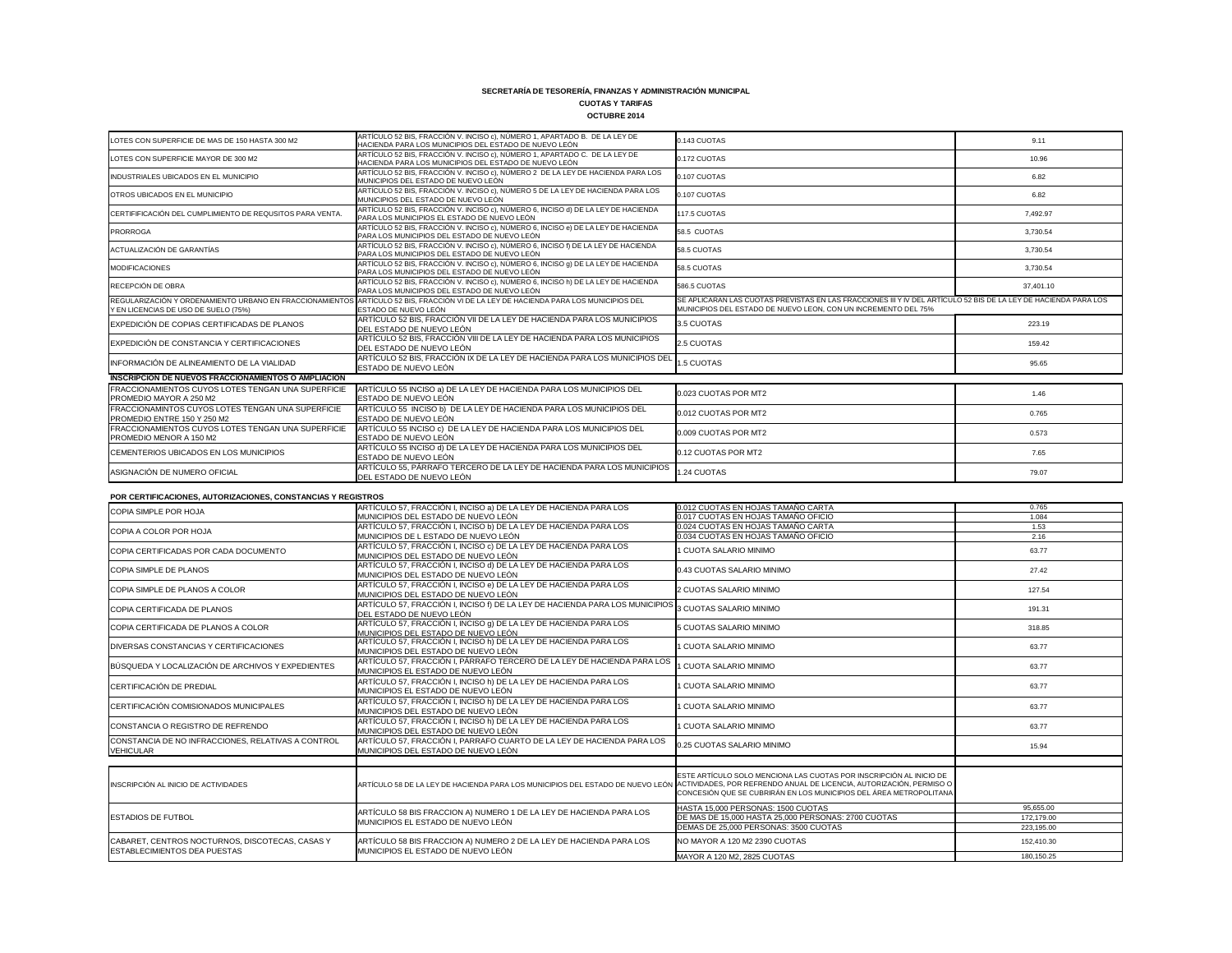### **CUOTAS Y TARIFAS**

| <b>OCTUBRE 2014</b> |
|---------------------|
|---------------------|

| HOTELES Y MOTELES DE PASO CON SERVICIO DE BAR Y<br>RESTURANT-BAR                                          | ARTÍCULO 58 BIS FRACCION A) NUMERO 4 DE LA LEY DE HACIENDA PARA LOS<br>MUNICIPIOS EL ESTADO DE NUEVO LEÓN                                               | 1500 CUOTAS | 95,655.00 |
|-----------------------------------------------------------------------------------------------------------|---------------------------------------------------------------------------------------------------------------------------------------------------------|-------------|-----------|
| ESTABLECIMIENTOS QUE EXPENDAN BEBIDAS ALCOHOLICAS CERRADAS                                                |                                                                                                                                                         |             |           |
| ABARROTES CON VENTA DE CERVEZA CON UN AREA DE<br>EXPOSICIÓN AL PÚBLICO NO MAYOR A 50 M2                   | ARTÍCULO 58 BIS FRACCION A) NUMERO 5 INCISO a) DE LA LEY DE HACIENDA PARA 15 CUOTAS<br>LOS MUNICIPIOS EL ESTADO DE NUEVO LEÓN                           |             | 956.55    |
| ABARROTES CON VENTA DE CERVEZA, VINOS Y LICORES CON<br>UN AREA DE EXPOSICIÓN AL PÚBLICO, NO MAYOR A 50 M2 | ARTÍCULO 58 BIS FRACCION A) NUMERO 5 INCISO b) DE LA LEY DE HACIENDA PARA $\left _{30\atop 30}\right.$ CUOTAS<br>LOS MUNICIPIOS EL ESTADO DE NUEVO LEÓN |             | 1,913.10  |
| DEPOSITO CON VENTA DE CERVEZA INCLUYENO LOS QUE<br>TIENEN SERVICIO DE AUTO                                | ARTÍCULO 58 BIS FRACCION A) NUMERO 5 INCISO c) DE LA LEY DE HACIENDA PARA 40 CUOTAS<br>LOS MUNICIPIOS EL ESTADO DE NUEVO LEÓN                           |             | 2,550.80  |
| DEPOSITO CON VENTA DE CERVEZA, VINOS Y LICORES<br>INCLUYENDO LOS QUE TIENEN SERVICIO DE AUTO              | ARTÍCULO 58 BIS FRACCION A) NUMERO 5 INCISO d) DE LA LEY DE HACIENDA PARA 80 CUOTAS<br>LOS MUNICIPIOS EL ESTADO DE NUEVO LEÓN                           |             | 5,101.60  |
| <b>LICORERÍAS</b>                                                                                         | ARTÍCULO 58 BIS FRACCION A) NUMERO 5 INCISO e) DE LA LEY DE HACIENDA PARA 80 CUOTAS<br>LOS MUNICIPIOS EL ESTADO DE NUEVO LEÓN                           |             | 5,101.60  |
| MINISÚPER Y TIENDAS DE CONVENIENCIA CON UN AREA DE<br>EXPOSICIÓN AL PUBLICO NO MAYOR A 120 M2             | ARTÍCULO 58 BIS FRACCION A) NUMERO 5 INCISO f) DE LA LEY DE HACIENDA PARA<br>LOS MUNICIPIOS EL ESTADO DE NUEVO LEÓN                                     | 60 CUOTAS   | 3,826.20  |
| MINISÚPER Y TIENDAS DE CONVENIENCIA CON UN AREA DE<br>EXPOSICIÓN AL PÚBLICO MAYOR A 120 M2                | ARTÍCULO 58 BIS FRACCION A) NUMERO 5 INCISO 9)  DE LA LEY DE HACIENDA PARA 135 CUOTAS<br>LOS MUNICIPIOS EL ESTADO DE NUEVO LEÓN                         |             | 8,608.95  |
| TIENDAS DE AUTO SERVICIO MAYOR A 120 M2                                                                   | ARTÍCULO 58 BIS FRACCION A) NUMERO 5 INCISO h) DE LA LEY DE HACIENDA PARA 190 CUOTAS<br>LOS MUNICIPIOS EL ESTADO DE NUEVO LEÓN                          |             | 12,116.30 |
| TIENDAS DE AUTO SERV DEPARTAMENTALES MAYOR A 120 M2                                                       | ARTÍCULO 58 BIS FRACCION A) NUMERO 5 INCISO i) DE LA LEY DE HACIENDA PARA<br>LOS MUNICIPIOS EL ESTADO DE NUEVO LEÓN                                     | 380 CUOTAS  | 24,232.60 |
| EXPENDIO Y DISTRIBUCIÓN AL MAYOREO DE CERVEZA Ó<br><b>BEBIDAS ALCOHÓLICAS</b>                             | ARTÍCULO 58 BIS FRACCION A) NUMERO 5 INCISO ¡) DE LA LEY DE HACIENDA PARA<br>LOS MUNICIPIOS EL ESTADO DE NUEVO LEÓN                                     | 340 CUOTAS  | 21,681.80 |
|                                                                                                           |                                                                                                                                                         |             |           |

| CERVECERÍAS CON EXPENDIO DE CERVEZA                                                                                  | ARTÍCULO 58 BIS FRACCION A) NUMERO 5 INCISO k) SUBINCISO a) DE LA LEY DE<br>HACIENDA PARA LOS MUNICIPIOS DEL ESTADO DE NUEVO LEÓN | <b>85 CUOTAS</b>                                                                                                              | 5,420.45                                                                                     |
|----------------------------------------------------------------------------------------------------------------------|-----------------------------------------------------------------------------------------------------------------------------------|-------------------------------------------------------------------------------------------------------------------------------|----------------------------------------------------------------------------------------------|
| RESTAURANTES, LONCHERÍAS, FONDAS Y SIMILARES CON<br>EXPENDIO DE CERVEZA                                              | ARTÍCULO 58 BIS FRACCION A) NUMERO 5 INCISO k) SUBINCISO b) DE LA LEY DE<br>HACIENDA PARA LOS MUNICIPIOS DEL ESTADO DE NUEVO LEÓN | <b>85 CUOTAS</b>                                                                                                              | 5,420.45                                                                                     |
| BILLARES CON EXPENDIO DE CERVEZA                                                                                     | ARTÍCULO 58 BIS FRACCION A) NUMERO 5 INCISO k) SUBINCISO c) DE LA LEY DE<br>HACIENDA PARA LOS MUNICIPIOS DEL ESTADO DE NUEVO LEÓN | <b>85 CUOTAS</b>                                                                                                              | 5,420.45                                                                                     |
| BILLARES CON EXPENDIO DE CERVEZA. VINOS Y LICORES                                                                    | ARTÍCULO 58 BIS FRACCION A) NUMERO 5 INCISO k) SUBINCISO d) DE LA LEY DE<br>HACIENDA PARA LOS MUNICIPIOS DEL ESTADO DE NUEVO LEÓN | 130 CUOTAS                                                                                                                    | 8,290.10                                                                                     |
| CANTINAS O BARES CON EXPENDIO DE CERVEZA VINOS Y<br><b>LICORES</b>                                                   | ARTÍCULO 58 BIS FRACCION A) NUMERO 5 INCISO k) SUBINCISO e) DE LA LEY DE<br>HACIENDA PARA LOS MUNICIPIOS DEL ESTADO DE NUEVO LEÓN | 250 CUOTAS                                                                                                                    | 15,942.50                                                                                    |
| RESTAURANTES - BAR CON EXPENIO DE CERVEZA, VINOS Y<br>LICORES, CON UN ÁREA DE ATENCIÓN AL PÚBLICO DE HASTA<br>120 M2 | ARTÍCULO 58 BIS FRACCION A) NUMERO 5 INCISO k) SUBINCISO f) DE LA LEY DE<br>HACIENDA PARA LOS MUNICIPIOS DEL ESTADO DE NUEVO LEÓN | 150 CUOTAS                                                                                                                    | 9,565.50                                                                                     |
| RESTAURANTES- BAR CON EXPENDIO DE CERVEZA, VINOS Y<br>LICORES CON UN AREA DE ATENCIÓN AL PÚBLICO MAYOR A 120<br>M2   | ARTÍCULO 58 BIS FRACCION A) NUMERO 5 INCISO k) SUBINCISO g) DE LA LEY DE<br>HACIENDA PARA LOS MUNICIPIOS DEL ESTADO DE NUEVO LEÓN | 250 CUOTAS                                                                                                                    | 15,942.50                                                                                    |
| CENTROS O CLUBES SOCIALES O DEPORTIVOS CON EXPENDIO O<br>CONSUMO DE CERVEZA, VINOS Y LICORES                         | ARTÍCULO 58 BIS FRACCION A) NUMERO 5 INCISO k) SUBINCISO h) DE LA LEY DE HACIENDA<br>PARA LOS MUNICIPIOS DEL ESTADO DE NUEVO LEÓN | PAGARÁN UNA CUOTA POR METRO DE SUPERFICIE DE EXPENDIO O DE<br>CONSUMO, EN NINGÚN CASO LA CANTIDAD SERÁ INFERIOR A 100 CUOTAS  | 63.77 POR M2 DE SUPERFICIE DE EXPENDIO O<br>DE CONSUMO, NINGUN CASO SERA INFERIOR<br>A 6,377 |
| CENTROS O CLUBES SOCIALES O DEPORTIVOS CON EXPENDIO O<br>CONSUMO DE CERVEZA, VINOS Y LICORES                         | ARTÍCULO 58 BIS FRACCION A) NUMERO 5 INCISO k) SUBINCISO i) DE LA LEY DE HACIENDA<br>PARA LOS MUNICIPIOS DEL ESTADO DE NUEVO LEÓN | PAGARÁN 0.25 CUOTAS POR METRO CUADRADO DE SUPERFICIE DE CONSUMO<br>EN NINGUN CASO, LA CANTIDAD A PAGAR SERA MENOR A 50 CUOTAS | 15.94 POR M2 DE SUPERFICIE DE CONSUMO,<br>NINGUN CASO SERA INFERIOR A 3.188.50               |
|                                                                                                                      |                                                                                                                                   | HASTA 150 M2 DE EXPENDIO O CONSUMO ABIERTO AL PÚBLICO 150<br><b>CUOTAS</b>                                                    | 9,565.50                                                                                     |
| HOTELES CON EXPENDIO O CONSUMO HASTA 150 M2                                                                          | ARTICULO 58 BIS FRACCION A) NUMERO 5 INCISO k) SUBINCISO ¡) DE LA LEY DE<br>HACIENDA PARA LOS MUNICIPIOS DEL ESTADO DE NUEVO LEON | POR EL EXEDENTE DE 150 METROS, PAGARÁN POR CADA M2 O<br>FRACCIÓN DE EXPENDIO O CONSUMO ABIERTO AL PÚBLICO 0.6 CUOTAS          | 38.26                                                                                        |
|                                                                                                                      |                                                                                                                                   | NOTA: EN NINGUN CASO LA CANTIDAD A PAGAR SERA MAYOR A 1,000<br><b>CUOTAS</b>                                                  | NO MAYOR A 63,770                                                                            |
|                                                                                                                      |                                                                                                                                   |                                                                                                                               |                                                                                              |
| <b>PERMISOS ESPECIALES</b>                                                                                           |                                                                                                                                   |                                                                                                                               |                                                                                              |
| EXPENDIO Y CONSUMO DE BEBIDAS ALCOHOLICAS                                                                            | ARTÍCULO 58 BIS FRACCION B) NUMERO 1 DE LA LEY DE HACIENDA PARA LOS<br>MUNICIPIOS DEL ESTADO DE NUEVO LEÓN                        | 0.2 CUOTAS POR M2 DE SUPERFICIE DE EXPENDIO O CONSUMO, MAS UN<br>10% DE LOS DERECHOS POR CADA DIA DE DURACION DEL PERMISO     | 12.75                                                                                        |
| CONSUMO DE BEBIDAS ALCOHOLICAS                                                                                       | ARTÍCULO 58 BIS FRACCION B) NUMERO 2 DE LA LEY DE HACIENDA PARA LOS<br>MUNICIPIOS DEL ESTADO DE NUEVO LEÓN                        | 0.1 CUOTAS POR M2 SE SUPERFICIE DE CONSUMO, MAS UN 10% DE LOS<br>DERECHOS POR CADA DIA DE DURACION DEL PERMISO                | 6.37                                                                                         |

| CERVECERÍAS CON EXPENDIO DE CERVEZA                                                                                              | ARTÍCULO 58 BIS FRACCION A) NUMERO 5 INCISO K) SUBINCISO a) DE LA LEY DE<br>HACIENDA PARA LOS MUNICIPIOS DEL ESTADO DE NUEVO LEÓN | <b>85 CUOTAS</b>                                                                                                               | 5,420.45                                                                                     |
|----------------------------------------------------------------------------------------------------------------------------------|-----------------------------------------------------------------------------------------------------------------------------------|--------------------------------------------------------------------------------------------------------------------------------|----------------------------------------------------------------------------------------------|
| RESTAURANTES, LONCHERÍAS, FONDAS Y SIMILARES CON<br>EXPENDIO DE CERVEZA                                                          | ARTÍCULO 58 BIS FRACCION A) NUMERO 5 INCISO K) SUBINCISO b) DE LA LEY DE<br>HACIENDA PARA LOS MUNICIPIOS DEL ESTADO DE NUEVO LEÓN | <b>85 CUOTAS</b>                                                                                                               | 5.420.45                                                                                     |
| BILLARES CON EXPENDIO DE CERVEZA                                                                                                 | ARTÍCULO 58 BIS FRACCION A) NUMERO 5 INCISO k) SUBINCISO c) DE LA LEY DE<br>HACIENDA PARA LOS MUNICIPIOS DEL ESTADO DE NUEVO LEÓN | <b>85 CUOTAS</b>                                                                                                               | 5,420.45                                                                                     |
| BILLARES CON EXPENDIO DE CERVEZA. VINOS Y LICORES                                                                                | ARTÍCULO 58 BIS FRACCION A) NUMERO 5 INCISO k) SUBINCISO d) DE LA LEY DE<br>HACIENDA PARA LOS MUNICIPIOS DEL ESTADO DE NUEVO LEÓN | 130 CUOTAS                                                                                                                     | 8,290.10                                                                                     |
| CANTINAS O BARES CON EXPENDIO DE CERVEZA VINOS Y<br><b>LICORES</b>                                                               | ARTÍCULO 58 BIS FRACCION A) NUMERO 5 INCISO k) SUBINCISO e) DE LA LEY DE<br>HACIENDA PARA LOS MUNICIPIOS DEL ESTADO DE NUEVO LEÓN | 250 CUOTAS                                                                                                                     | 15,942.50                                                                                    |
| RESTAURANTES - BAR CON EXPENIO DE CERVEZA, VINOS Y<br>LICORES, CON UN ÁREA DE ATENCIÓN AL PÚBLICO DE HASTA<br>120 M <sub>2</sub> | ARTÍCULO 58 BIS FRACCION A) NUMERO 5 INCISO K) SUBINCISO f) DE LA LEY DE<br>HACIENDA PARA LOS MUNICIPIOS DEL ESTADO DE NUEVO LEÓN | 150 CUOTAS                                                                                                                     | 9,565.50                                                                                     |
| RESTAURANTES- BAR CON EXPENDIO DE CERVEZA, VINOS Y<br>LICORES CON UN AREA DE ATENCIÓN AL PÚBLICO MAYOR A 120                     | ARTÍCULO 58 BIS FRACCION A) NUMERO 5 INCISO k) SUBINCISO g) DE LA LEY DE<br>HACIENDA PARA LOS MUNICIPIOS DEL ESTADO DE NUEVO LEÓN | 250 CUOTAS                                                                                                                     | 15.942.50                                                                                    |
| CENTROS O CLUBES SOCIALES O DEPORTIVOS CON EXPENDIO O<br>CONSUMO DE CERVEZA, VINOS Y LICORES                                     | ARTÍCULO 58 BIS FRACCION A) NUMERO 5 INCISO k) SUBINCISO h) DE LA LEY DE HACIENDA<br>PARA LOS MUNICIPIOS DEL ESTADO DE NUEVO LEÓN | PAGARÁN UNA CUOTA POR METRO DE SUPERFICIE DE EXPENDIO O DE<br>CONSUMO, EN NINGÚN CASO LA CANTIDAD SERÁ INFERIOR A 100 CUOTAS   | 63.77 POR M2 DE SUPERFICIE DE EXPENDIO O<br>DE CONSUMO, NINGUN CASO SERA INFERIOR<br>A 6.377 |
| ICENTROS O CLUBES SOCIALES O DEPORTIVOS CON EXPENDIO O<br>CONSUMO DE CERVEZA, VINOS Y LICORES                                    | ARTÍCULO 58 BIS FRACCION A) NUMERO 5 INCISO k) SUBINCISO i) DE LA LEY DE HACIENDA<br>PARA LOS MUNICIPIOS DEL ESTADO DE NUEVO LEÓN | PAGARÁN 0.25 CUOTAS POR METRO CUADRADO DE SUPERFICIE DE CONSUMO.<br>EN NINGUN CASO, LA CANTIDAD A PAGAR SERA MENOR A 50 CUOTAS | 15.94 POR M2 DE SUPERFICIE DE CONSUMO.<br>NINGUN CASO SERA INFERIOR A 3,188.50               |
|                                                                                                                                  |                                                                                                                                   | HASTA 150 M2 DE EXPENDIO O CONSUMO ABIERTO AL PÚBLICO 150<br><b>CUOTAS</b>                                                     | 9.565.50                                                                                     |
| <b>IHOTELES CON EXPENDIO O CONSUMO HASTA 150 M2</b>                                                                              | ARTICULO 58 BIS FRACCION A) NUMERO 5 INCISO k) SUBINCISO ¡) DE LA LEY DE<br>HACIENDA PARA LOS MUNICIPIOS DEL ESTADO DE NUEVO LEON | POR EL EXEDENTE DE 150 METROS, PAGARÁN POR CADA M2 O<br>FRACCIÓN DE EXPENDIO O CONSUMO ABIERTO AL PÚBLICO 0.6 CUOTAS           | 38.26<br>NO MAYOR A 63,770<br><b>CUOTAS</b><br>12.75                                         |
|                                                                                                                                  |                                                                                                                                   | NOTA: EN NINGUN CASO LA CANTIDAD A PAGAR SERA MAYOR A 1,000                                                                    |                                                                                              |
| <b>PERMISOS ESPECIALES</b>                                                                                                       |                                                                                                                                   |                                                                                                                                |                                                                                              |
|                                                                                                                                  | ARTÍCULO 58 BIS FRACCION B) NUMERO 1 DE LA LEY DE HACIENDA PARA LOS                                                               | 0.2 CUOTAS POR M2 DE SUPERFICIE DE EXPENDIO O CONSUMO, MAS UN                                                                  |                                                                                              |
| EXPENDIO Y CONSUMO DE BEBIDAS ALCOHOLICAS                                                                                        | MUNICIPIOS DEL ESTADO DE NUEVO LEÓN                                                                                               | 10% DE LOS DERECHOS POR CADA DIA DE DURACION DEL PERMISO                                                                       |                                                                                              |
| CONSUMO DE BEBIDAS ALCOHOLICAS                                                                                                   | ARTÍCULO 58 BIS FRACCION B) NUMERO 2 DE LA LEY DE HACIENDA PARA LOS<br>MUNICIPIOS DEL ESTADO DE NUEVO LEÓN                        | 0.1 CUOTAS POR M2 SE SUPERFICIE DE CONSUMO, MAS UN 10% DE LOS<br>DERECHOS POR CADA DIA DE DURACION DEL PERMISO                 | 6.37                                                                                         |

**ESTABLECIMIENTOS QUE EXPENDAN BEBIDAS ALCOHOLICAS EN BOTELLA ABIERTA O AL COPEO**

| <b>REVISION, INSPECCION Y SERVICIO</b>         |                                                                                                                                                             |                                                                                               |             |
|------------------------------------------------|-------------------------------------------------------------------------------------------------------------------------------------------------------------|-----------------------------------------------------------------------------------------------|-------------|
| DE LICENCIA DE MANEJO                          | SERVICIO DE EXAMEN MEDICO DE PERICIA PARA AUTORIZACIÓN ARTÍCULO 62 FRACCIÓN I DE LA LEY DE HACIENDA PARA LOS MUNICIPIOS DEL<br><b>LESTADO DE NUEVO LEÓN</b> | 2 CUOTAS                                                                                      | 127.54      |
| <b>PERMISO PARA TRANSITAR SIN PLACAS</b>       | ARTÍCULO 62 FRACCIÓN I, PÁRRAFO SEGUNDO DE LA LEY DE HACIENDA PARA LOS 6 CUOTAS<br>MUNICIPIOS DEL ESTADO DE NUEVO LEÓN                                      |                                                                                               | 382.62      |
| LICENCIA PARA ESTACIONAMIENTO CARGA Y DESCARGA | ARTÍCULO 62 FRACCIÓN I, PÁRRAFO CUARTO DE LA LEY DE HACIENDA PARA LOS<br>MUNICIPIOS DEL ESTADO DE NUEVO LEÓN                                                | <b>5 CUOTAS</b>                                                                               | 318.85      |
| REVISIÓN DE ISAI                               | ARTÍCULO 62 FRACCIÓN IV DE LA LEY DE HACIENDA PARA LOS MUNICIPIOS DEL<br>ESTADO DE NUEVO LEÓN                                                               | 10 CUOTAS POR CADA INMUEBLE CUANDO NO EXISTA CANTIDAD A<br><b>PAGAR POR CONCEPTO DEL ISAI</b> | 637.70      |
| INSPECCIÓN DE COMERCIO AMBULANTE               | ARTÍCULO 62, FRACCIÓN II DE LA LEY DE HACIENDA PARA LOS MUNICIPIOS DEL<br><b>ESTADO DE NUEVO LEÓN</b>                                                       | DE \$20 A \$70 POR INSPECCIONES QUE PREVIENEN LOS REGLAMENTOS<br><b>A NIVEL MUNICIPAL</b>     | \$20 Y \$70 |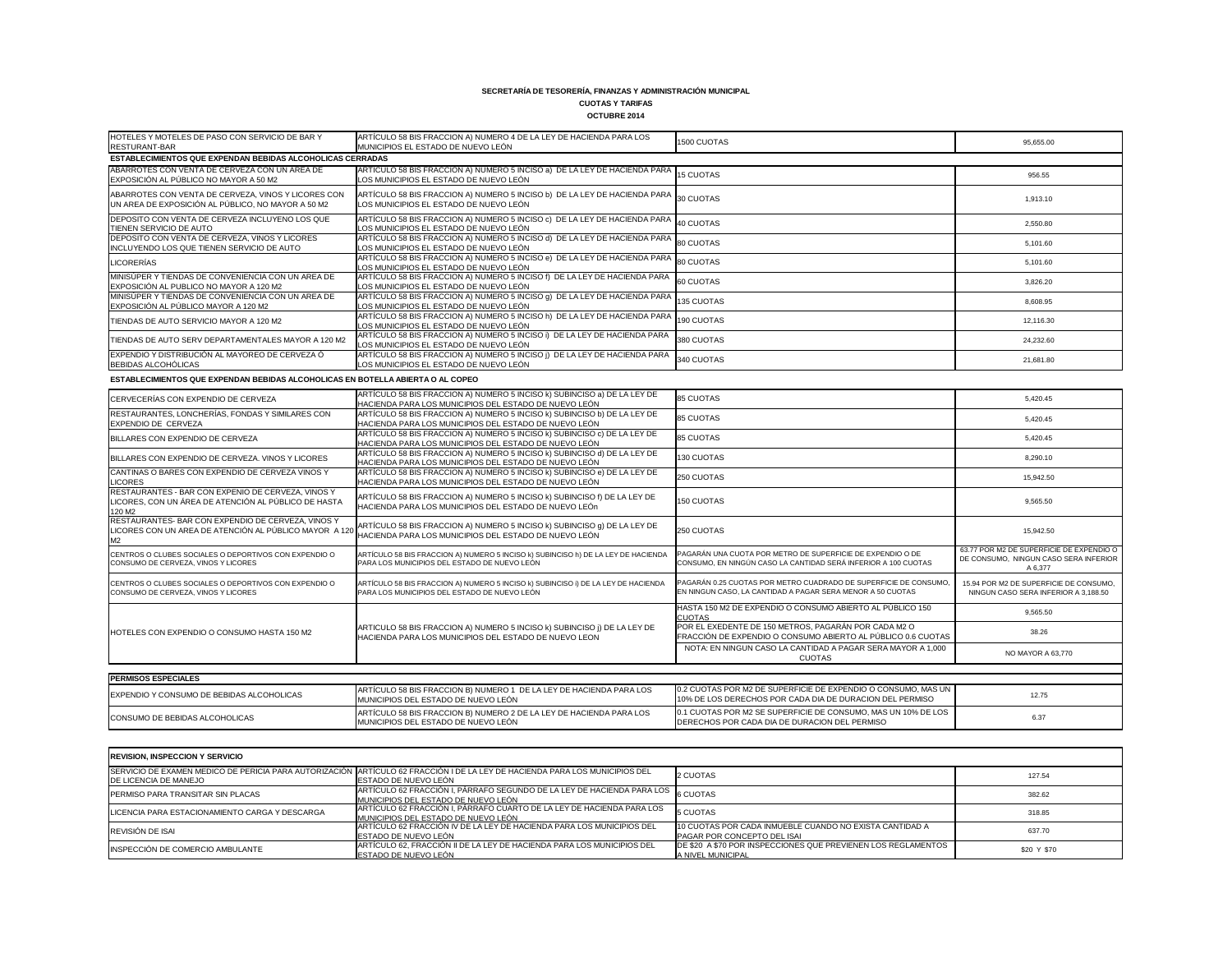## **CUOTAS Y TARIFAS**

| INTERVENCION DE DIV. Y ESPECT. PUB.                                                         | ARTÍCULO 31 BIS, FRACCION I, INCISO d) y ARTÍCULO 63 DE LA LEY DE HACIENDA<br>PARA LOS MUNICIPIOS DEL ESTADO DE NUEVO LEÓN                                    | EN RAZÓN A SU COSTO                                                                                                                                                                                                | SEGÚN SEA EL CASO                                    |
|---------------------------------------------------------------------------------------------|---------------------------------------------------------------------------------------------------------------------------------------------------------------|--------------------------------------------------------------------------------------------------------------------------------------------------------------------------------------------------------------------|------------------------------------------------------|
| <b>INSPECCION DE ECOLOGIA</b>                                                               | ARTICULO 63 DE LA LEY DE HACIENDA ARA LOS MUNICIPIOS DEL ESTADO DE                                                                                            | EN RAZÓN A SU COSTO                                                                                                                                                                                                | SEGÚN SEA EL CASO                                    |
| SERVICIOS SANITARIOS QUE PRESTE EL MUNICIPIO                                                | NUEVO LEON                                                                                                                                                    |                                                                                                                                                                                                                    |                                                      |
| MANTENER ANIMALES EN OBSERVACIÓN                                                            | ART ÍCULO 62, FRACCIÓN VI, INCISO a) DE LA LEY DE HACIENDA PARA LOS                                                                                           | 0.50 CUOTAS                                                                                                                                                                                                        | 31.88                                                |
| RECOGER ANIMALES DOMÉSTICOS ENFERMOS                                                        | MUNICIPIOS DEL ESTADO DE NUEVO LEÓN<br>ARTÍCULO 62, FRACCIÓN VI INCISO b) DE LA LEY DE HACIENDA PARA LOS<br><u>MUNICIPIOS DEL ESTADO DE NUEVO LEÓN</u>        | 0.50 CUOTAS                                                                                                                                                                                                        | 31.88                                                |
| <b>EXPEDICION DE LICENCIAS</b>                                                              |                                                                                                                                                               |                                                                                                                                                                                                                    |                                                      |
|                                                                                             | ARTÍCULO 64, FRACCIÓN V, PÁRRAFO PRIMERO DE LA LEY DE HACIENDA PARA LOS ¶POR LICENCIA Y MEDIO DE IDENTIFICACIÓN POR M2 DE EXPOSICIÓN, 2.5                     |                                                                                                                                                                                                                    | 159.42 POR M2                                        |
| LICENCIA DE ANUNCIOS                                                                        | MUNICIPIOS DEL ESTADO DE NUEVO LEÓN<br>ARTÍCULO 64, FRACCIÓN V, PÁRRAFO SEGUNDO DE LA LEY DE HACIENDA PARA                                                    | <b>CUOTAS</b><br>ANUNCIOS CUYA SUPERFICIE DE EXPOSICIÓN ESTE COMPUESTA DE                                                                                                                                          |                                                      |
| <b>LIMPIEZA DE LOTES BALDÍOS</b>                                                            | LOS MUNICIPIOS DEL ESTADO DE NUEVO LEÓN                                                                                                                       | ELEMENTOS ELECTRÓNICOS, EL MONTO MÁXIMO SERÁ DE 75 CUOTAS                                                                                                                                                          | 4,782.75                                             |
|                                                                                             | ARTÍCULO 65, INCISO a) DE LA LEY DE HACIENDA PARA LOS MUNICIPIOS DEL                                                                                          |                                                                                                                                                                                                                    |                                                      |
|                                                                                             | ESTADO DE NUEVO LEÓN<br>ARTÍCULO 65 INCISO b) DE LA LEY DE HACIENDA PARA LOS MUNICIPIOS DEL                                                                   | PREDIOS CON SUPERFICIE HASTA 1,000 M2 0.30 CUOTAS                                                                                                                                                                  | 19.13                                                |
| LIMPIEZA DE LOTES BALDÍOS                                                                   | ESTADO DE NUEVO LEÓN                                                                                                                                          | POR EL EXCEDENTE DE 1,000 M2, POR CADA M2 EXCEDENTE 0.26<br><b>CUOTAS</b>                                                                                                                                          | 16.58                                                |
|                                                                                             | ARTÍCULO 65, PÁRRAFO SEPTIMO DE LA LEY DE HACIENDA PARA LOS MUNICIPIOS<br>DEL ESTADO DE NUEVO LEÓN                                                            | POR SERVICIO DE RECOLECCIÓN, TRASLADO Y DISPOSICIÓN FINAL DE<br>LA BASURA PRODUCTO DE LA LIMPIEZA A SOLICITUD DEL PROPIETARIO<br>DEL PREDIO, EL COSTO SERÁ DE 6 CUOTAS POR M3 O FRACCIÓN DE<br>MATERIA RECOLECTADA | 382.62                                               |
| LIMPIEZA Y RECOLECCION DE DESECHOS INDUSTRIALES Y COMERCIALES                               |                                                                                                                                                               |                                                                                                                                                                                                                    |                                                      |
|                                                                                             | ARTÍCULO 65 BIS INCISO a) DE LA LEY DE HACIENDA PARA LOS MUNICIPIOS DEL<br>ESTADO DE NUEVO LEÓN                                                               | INMUEBLES QUE GENEREN HASTA 5 KG. DIARIOS, 2 CUOTAS                                                                                                                                                                | 127.54                                               |
|                                                                                             | ARTÍCULO 65 BIS INCISO b) DE LA LEY DE HACIENDA PARA LOS MUNICIPIOS DEL<br>ESTADO DE NUEVO LEÓN                                                               | INMUEBLES QUE GENEREN MÁS DE 5 KG. Y HASTA 10 KG DIARIOS, 4<br><b>CUOTAS</b>                                                                                                                                       | 255.08                                               |
|                                                                                             | ARTÍCULO 65 BIS INCISO c) DE LA LEY DE HACIENDA PARA LOS MUNICIPIOS DEL<br>ESTADO DE NUEVO LEÓN                                                               | INMUEBLES QUE GENEREN MÁS DE 10 KG. Y HASTA 25 KG. DIARIOS, 6<br><b>CUOTAS</b>                                                                                                                                     | 382.62                                               |
| SERVICIO DE LIMPIA DE DESECHOS INDUSTRIALES Y                                               | ARTÍCULO 65 BIS INCISO d) DE LA LEY DE HACIENDA PARA LOS MUNICIPIOS DEL<br>ESTADO DE NUEVO LEÓN                                                               | INMUEBLES QUE GENEREN MÁS DE 25 KG. Y HASTA 50 KG. DIARIOS, 14<br><b>CUOTAS</b>                                                                                                                                    | 892.78                                               |
| <b>COMERCIALES</b>                                                                          | ARTÍCULO 65 BIS INCISO e) DE LA LEY DE HACIENDA PARA LOS MUNICIPIOS DEL<br>ESTADO DE NUEVO LEÓN                                                               | INMUEBLES QUE GENEREN MÁS DE 50 KG. Y HASTA 100 KG. DIARIOS, 25<br><b>CUOTAS</b>                                                                                                                                   | 1,594.25                                             |
|                                                                                             | ARTÍCULO 65 BIS INCISO f) DE LA LEY DE HACIENDA PARA LOS MUNICIPIOS DEL<br><u>ESTADO DE NUEVO LEÓN</u>                                                        | INMUEBLES QUE GENEREN MÁS DE 100 KG. Y HASTA 200 KG. DIARIOS, 48<br><b>CUOTAS</b>                                                                                                                                  | 3,060.96                                             |
|                                                                                             | ARTÍCULO 65 BIS INCISO 9) DE LA LEY DE HACIENDA PARA LOS MUNICIPIOS DEL<br>ESTADO DE NUEVO LEÓN                                                               | INMUEBLES QUE GENEREN MÁS DE 200 KG. Ó EL EQUIVALENTE A TRES<br>M3 DIARIOS EL COBRO SERÁ DE 48 CUOTAS MÁS 0.50 CUOTAS POR<br>CADA 5KG. ADICIONALES                                                                 | 3060.96 MÁS 31.88 POR CADA 5KG<br><b>ADICIONALES</b> |
| <b>OCUPACION DE LA VIA PUBLICA</b>                                                          |                                                                                                                                                               |                                                                                                                                                                                                                    |                                                      |
| OCUPAR LA VÍA PUBLICA CON INSTALACIONES FIJAS O<br><b>SEMIFIJAS</b>                         | ARTÍCULO 65 BIS-1, FRACCIÓN I DE LA LEY DE HACIENDA PARA LOS MUNCICPIOS<br>DEL ESTADO DE NUEVO LEÓN                                                           | 0.016 CUOTAS DIARIAS                                                                                                                                                                                               | 1.02 POR M2                                          |
| SITIOS DE AUTOMÓVILES                                                                       | ARTÍCULO 65 BIS-1, FRACCIÓN II DE LA LEY DE HACIENDA PARA LOS MUNICIPIOS<br>DEL ESTADO DE NUEVO LEÓN                                                          | 5 CUOTAS POR TRIMESTRE                                                                                                                                                                                             | 318.85                                               |
| CAJONES ESTACIONAMIENTO COMERCIAL                                                           | ARTÍCULO 65 BIS-1, FRACCIÓN III INCISO a) DE LA LEY DE HACIENDA PARA LOS<br>MUNICIPIOS DEL ESTADO DE NUEVO LEÓN                                               | 5 CUOTAS POR M2                                                                                                                                                                                                    | 318.85 POR M2                                        |
| CAJONES ESTACIONAMIENTO PARTICULAR                                                          | ARTÍCULO 65 BIS-1, FRACCIÓN III INCISO b) DE LA LEY DE HACIENDA PARA LOS<br>MUNICIPIOS DEL ESTADO DE NUEVO LEÓN                                               | 1.5 CUOTAS POR M2                                                                                                                                                                                                  | 95.65 POR M2                                         |
| RECOLECCIÓN DE PARQUÍMETROS                                                                 | ARTÍCULO 65 BIS-1, FRACCIÓN IV, PÁRRAFO PRIMERO DE LA LEY DE HACIENDA<br>PARA LOS MUNICIPIOS DEL ESTADO DE NUEVO LEÓN                                         | \$2.50 POR HORA                                                                                                                                                                                                    | \$2.50 POR HORA                                      |
| MATERIAL EN LA VÍA PUBLICA                                                                  | ARTÍCULO 65 BIS-1 FRACCIÓN V ( <b>SUSPENDIDA SU APLICACIÓN POR LA DECLARATORIA DE COORDINACIÓN EN MATERIA FEDERAL DE DERECHOS</b> )                           |                                                                                                                                                                                                                    |                                                      |
| MERCADOS AMBULANTES<br>CALCOMANÍAS DE ESTACIONÓMETROS                                       | ARTÍCULO 65 BIS-1, FRACCIÓN I<br>ARTÍCULO 65 BIS-1, FRACCIÓN I, PÁRRAFO SEGUNDO                                                                               | 0.016 CUOTAS DIARIAS POR M2 COMPLETO O FRACCION<br>0.081 CUOTAS DIARIAS POR METRO CUADRADO                                                                                                                         | 1.02 POR M2                                          |
| CONTRIBUCIONES POR NUEVOS FRACCIONAMIENTOS, EDIFICACIONES, RELOTIFICACIONES Y SUBDIVISIONES |                                                                                                                                                               |                                                                                                                                                                                                                    | 5.16                                                 |
| PAGO DEL 7 %                                                                                | ARTICULO 65 BIS 2 DE LA LEY DE HACIENDA PARA LOS MUNICIPIOS DEL ESTADO DE<br><b>NUEVO LEON</b>                                                                | LOS PREDIOS NO HABITACIONALES CEDERÁN O PAGARÁN EL 7% DEL<br>ÁREA QUE RESULTE DE RESTAR AL AREA TOTAL DEL PREDIO, LAS<br>ÁREAS DE AFECTACIÓN Y VIALIDADES                                                          | SEGÚN SEA EL CASO                                    |
| PAGO DEL ARTICULO 151 FRACC II                                                              | ARTICULO 65 BIS 2 DE LA LEY DE HACIENDA PARA LOS MUNICIPIOS DEL ESTADO DE ODIECISIETE DEL ÁREA VENDIBLE Ó 22 -VEINTIDÓS METROS CUADRADOS<br><b>NUEVO LEON</b> | CEDER SUELO AL MUNICIPIO PARA DESTINOS A RAZÓN DEL 17% -<br>POR UNIDAD DE VIVIENDA, O LO QUE RESULTE MAYOR. LOS USOS<br>COMPLEMENTARIOS NO HABITACIONALES CEDERÁN EL 7% -SIETE DEL                                 | SEGÚN SEA EL CASO                                    |
| <b>OTROS INGRESOS</b>                                                                       |                                                                                                                                                               |                                                                                                                                                                                                                    |                                                      |
| <b>OTROS INGRESOS</b>                                                                       | ARTICULO 63 PARRAFO SEGUNDO DE LA LEY DE HACIENDA PARA LOS MUNICIPIOS DEL<br>ESTADO DE NUEVO LEON                                                             | SEGÚN SEA EL CASO                                                                                                                                                                                                  | SEGÚN SEA EL CASO                                    |
| <b>DIVERSOS</b>                                                                             |                                                                                                                                                               |                                                                                                                                                                                                                    |                                                      |
| <b>DIVERSOS</b>                                                                             | ARTICULO 63 PARRAFO SEGUNDO DE LA LEY DE HACIENDA PARA LOS MUNICIPIOS DEL<br>ESTADO DE NUEVO LEON                                                             | SEGÚN SEA EL CASO                                                                                                                                                                                                  | SEGÚN SEA EL CASO                                    |
| 3.- PRODUCTOS                                                                               |                                                                                                                                                               |                                                                                                                                                                                                                    |                                                      |
| <b>CONCEPTO Y DESCRIPCION</b>                                                               | <b>FUNDAMENTO JURÍDICO</b>                                                                                                                                    | <b>CUOTA QUE CORRESPONDE</b>                                                                                                                                                                                       | <b>CANTIDAD</b>                                      |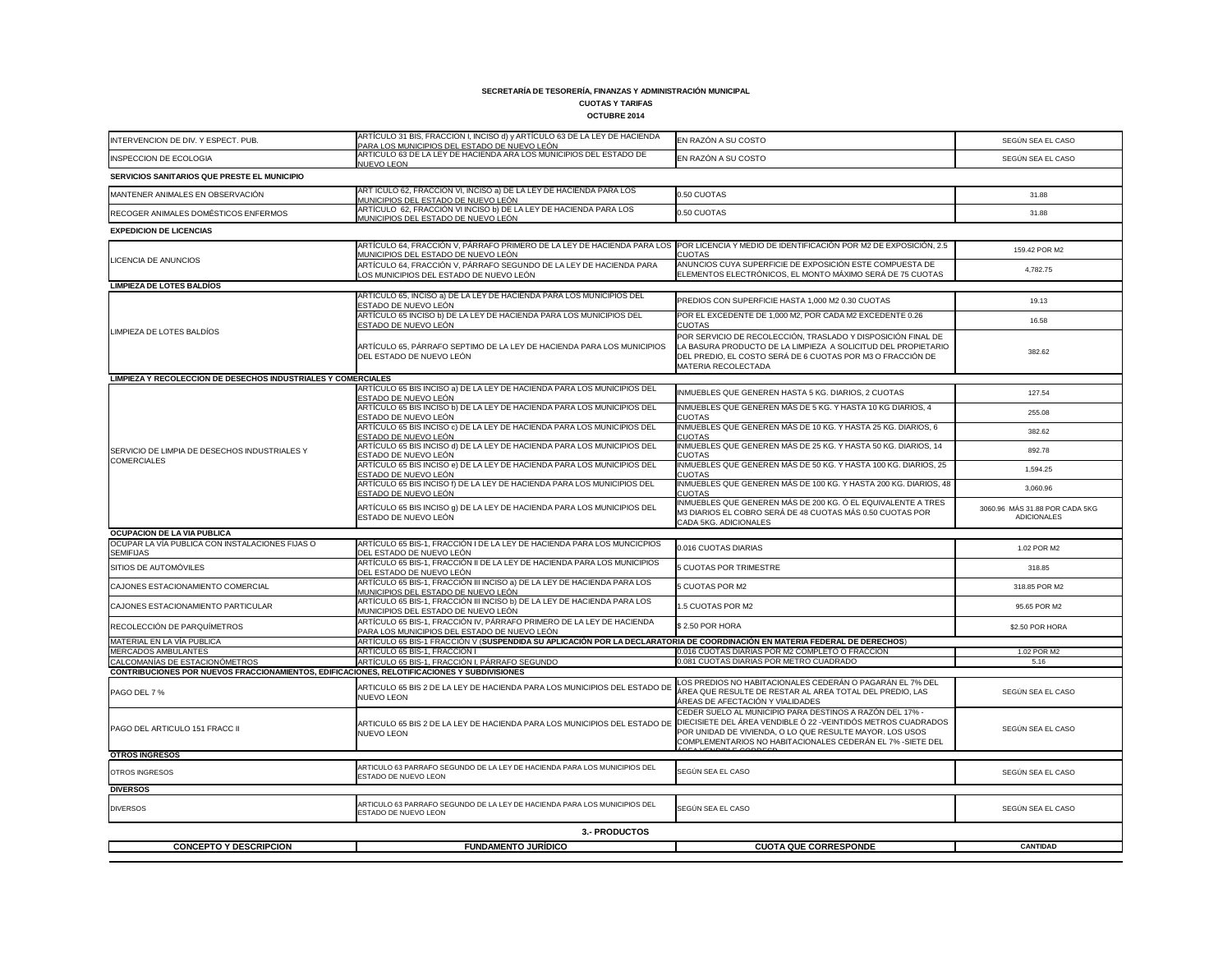#### **SECRETARÍA DE TESORERÍA, FINANZAS Y ADMINISTRACIÓN MUNICIPAL CUOTAS Y TARIFAS**

# **OCTUBRE 2014**

Т

| EXPLOTACION                  |                                                                                                  |  |
|------------------------------|--------------------------------------------------------------------------------------------------|--|
| <b>CUOTAS DIF GUARDERIAS</b> | ARTICULO 66, FRACCION I DE LA LEY DE HACIENDA PARA LOS MUNICIPIOS DEL ESTADO DE  <br>INUEVO LEON |  |

| <b>CUOTAS DIF GUARDERIAS</b>                                         | <u>MNTIOULO 00, FINNOOION TI DE EN EET DE FINOIENDA FINNI EOO MONIOII IOO DEE EOTADO DE</u><br><b>NUEVO LEON</b>                                                                                                                              | SEGÚN SEA EL CASO                                                                                                                                                                                                     | SEGÚN SEA EL CASO         |
|----------------------------------------------------------------------|-----------------------------------------------------------------------------------------------------------------------------------------------------------------------------------------------------------------------------------------------|-----------------------------------------------------------------------------------------------------------------------------------------------------------------------------------------------------------------------|---------------------------|
|                                                                      |                                                                                                                                                                                                                                               |                                                                                                                                                                                                                       |                           |
| <b>4.- APROVECHAMIENTOS</b>                                          |                                                                                                                                                                                                                                               |                                                                                                                                                                                                                       |                           |
| <b>CONCEPTO Y DESCRIPCION</b>                                        | <b>FUNDAMENTO JURÍDICO</b>                                                                                                                                                                                                                    | <b>CUOTA QUE CORRESPONDE</b>                                                                                                                                                                                          | <b>CANTIDAD</b>           |
| <b>MULTAS</b>                                                        |                                                                                                                                                                                                                                               |                                                                                                                                                                                                                       |                           |
| <b>MULTAS DE TRANSITO</b>                                            | ARTICULO 67, FRACCION I Y ARTICULO 69 DE LA LEY DE HACIENDA PARA LOS MUNICIPIOS<br>DEL ESTADO DE NUEVO LEON Y ARTICULO 136, FRACCION V, 137, 138, 139, 140 Y 145 DEL<br>REGLAMENTO DE TRANSITO Y VIALIDAD DEL MUNICIPIO DE GARCIA, NUEVO LEON | DE ACUERDO AL TABULADOR Y DEMAS PRECEPTOS QUE ESTABLECE EL<br>REGLAMENTO DE TRANSITO Y VIALIDAD DEL MUNCIPIO DE GARCIA, NUEVO<br><b>LEON</b>                                                                          | SEGÚN SEA EL CASO         |
| MULTAS DE POLICIA                                                    | ARTICULO 67, FRACCION I Y ARTICULO 69 DE LA LEY DE HACIENDA PARA LOS MUNICIPIOS<br>DEL ESTADO DE NUEVO LEON                                                                                                                                   | DE ACUERDO A TABULADOR                                                                                                                                                                                                | SEGÚN SEA EL CASO         |
| MULTAS DE OBRAS PUBLICAS                                             | ARTICULO 67 FRACCION I Y ARTICULO 69 DE LA LEY DE HACIENDA PARA LOS MUNICIPIOS<br>DEL ESTADO DE NUEVO LEON                                                                                                                                    | DE ACUERDO A TABULADOR                                                                                                                                                                                                | SEGÚN SEA EL CASO         |
| MULTAS DE COMERCIO Y ESPECTACULOS                                    | ARTICULO 67 FRACCION I Y ARTICULO 69 DE LA LEY DE HACIENDA PARA LOS MUNICIPIOS<br>DEL ESTADO DE NUEVO LEON                                                                                                                                    | DE ACUERDO A TABULADOR                                                                                                                                                                                                | SEGÚN SEA EL CASO         |
| MULTAS DE LOTES BALDIOS                                              | ARTICULO 67 FRACCION I Y ARTICULO 69 DE LA LEY DE HACIENDA PARA LOS MUNICIPIOS<br>DEL ESTADO DE NUEVO LEON                                                                                                                                    | DE ACUERDO A TABULADOR                                                                                                                                                                                                | SEGÚN SEA EL CASO         |
| <b>MULTA DE ISAI</b>                                                 | ARTICULO 67 FRACCION I Y ARTICULO 69 DE LA LEY DE HACIENDA PARA LOS MUNICIPIOS<br>DEL ESTADO DE NUEVO LEON                                                                                                                                    | DE ACUERDO A TABULADOR                                                                                                                                                                                                | SEGÚN SEA EL CASO         |
| <b>MULTAS DE ECOLOGIA</b>                                            | ARTICULO 67 FRACCION I Y ARTICULO 69 DE LA LEY DE HACIENDA PARA LOS MUNICIPIOS<br>DEL ESTADO DE NUEVO LEON                                                                                                                                    | DE ACUERDO A TABULADOR                                                                                                                                                                                                | SEGÚN SEA EL CASO         |
| MULTAS PROTECCION CIVIL                                              | ARTICULO 67 FRACCION I Y ARTICULO 69 DE LA LEY DE HACIENDA PARA LOS MUNICIPIOS<br>DEL ESTADO DE NUEVO LEON                                                                                                                                    | DE ACUERDO A TABULADOR                                                                                                                                                                                                | SEGÚN SEA EL CASO         |
| MULTAS DE LIMPIA                                                     | ARTICULO 67 FRACCION I Y ARTICULO 69 DE LA LEY DE HACIENDA PARA LOS MUNICIPIOS<br>DEL ESTADO DE NUEVO LEON                                                                                                                                    | DE ACUERDO A TABULADOR                                                                                                                                                                                                | SEGÚN SEA EL CASO         |
| <b>ACCESORIOS Y REZAGOS</b>                                          |                                                                                                                                                                                                                                               |                                                                                                                                                                                                                       |                           |
| RECARGOS DE IMPUESTO PREDIAL                                         | ARTICULO 67, FRACCION III DE LA LEY DE HACIENDA PARA LOS MUNICIPIOS DEL ESTADO DE<br>NUEVO LEON, Y LEY DE INGRESOS PARA LOS MUNICIPIOS ART. 3 Y 4                                                                                             | AL PRESENTARSE ESPONTANEAMENTE EL 1% Y AL SER REQUERIDO EL 1.2%<br>POR CADA MES O FRACCION QUE SE RETARDE EL PAGO                                                                                                     | SEGÚN SEA EL CASO         |
| <b>RECARGOS DE ADQUISICION DE INMUEBLES</b>                          | ARTICULO 67, FRACCION III DE LA LEY DE HACIENDA PARA LOS MUNICIPIOS DEL ESTADO DE<br>NUEVO LEON, Y LEY DE INGRESOS PARA LOS MUNICIPIOS ART. 3 Y 4                                                                                             | AL PRESENTARSE ESPONTANEAMENTE EL 1% Y AL SER REQUERIDO EL 1.2%<br>POR CADA MES O FRACCION QUE SE RETARDE EL PAGO                                                                                                     | SEGÚN SEA EL CASO         |
| RECARGOS DE DERECHOS                                                 | ARTICULO 67, FRACCION III DE LA LEY DE HACIENDA PARA LOS MUNICIPIOS DEL ESTADO DE<br>NUEVO LEON, Y LEY DE INGRESOS PARA LOS MUNICIPIOS ART. 3 Y 4                                                                                             | AL PRESENTARSE ESPONTANEAMENTE EL 1% Y AL SER REQUERIDO EL 1.2%<br>POR CADA MES O FRACCION QUE SE RETARDE EL PAGO                                                                                                     | SEGÚN SEA EL CASO         |
| RECARGOS DE APROVECHAMIENTO                                          | ARTICULO 67, FRACCION III DE LA LEY DE HACIENDA PARA LOS MUNICIPIOS DEL ESTADO DE<br>NUEVO LEON, Y LEY DE INGRESOS PARA LOS MUNICIPIOS ART. 3 Y 4                                                                                             | AL PRESENTARSE ESPONTANEAMENTE EL 1% Y AL SER REQUERIDO EL 1.2%<br>POR CADA MES O FRACCION QUE SE RETARDE EL PAGO                                                                                                     | SEGÚN SEA EL CASO         |
| GASTOS DE EJECUCION DE IMPUESTO PREDIAL                              | ARTICULO 67, FRACCION III DE LA LEY DE HACIENDA PARA LOS MUNICIPIOS DEL ESTADO DE<br>NUEVO LEON, ART. 145 DEL CODIGO FISCAL CAP. 3                                                                                                            | 10% DEL CREDITO FISCAL SIN EXCEDER 1 SALARIO MINIMO ELEVADO A DOS<br>AÑOS                                                                                                                                             | SEGÚN SEA EL CASO         |
| GASTOS DE EJECUCION DE ADQUISICION DE INMUEBLES                      | ARTICULO 67, FRACCION III DE LA LEY DE HACIENDA PARA LOS MUNICIPIOS DEL ESTADO DE<br>NUEVO LEON, ART. 145 DEL CODIGO FISCAL CAP. 3                                                                                                            | 10% DEL CREDITO FISCAL SIN EXCEDER 1 SALARIO MINIMO ELEVADO A DOS<br>AÑOS                                                                                                                                             | SEGÚN SEA EL CASO         |
| <b>GASTOS DE DERECHOS</b>                                            | ARTICULO 67, FRACCION III DE LA LEY DE HACIENDA PARA LOS MUNICIPIOS DEL ESTADO DE AL PRESENTARSE ESPONTANEAMENTE EL 1% Y AL SER REQUERIDO EL 1.2%<br>INUEVO LEON, Y LEY DE INGRESOS PARA LOS MUNICIPIOS ART, 3 Y 4                            | POR CADA MES O FRACCION QUE SE RETARDE EL PAGO                                                                                                                                                                        | SEGÚN SEA EL CASO         |
| GASTOS DE APROVECHAMIENTO                                            | ARTICULO 67, FRACCION III DE LA LEY DE HACIENDA PARA LOS MUNICIPIOS DEL ESTADO DE<br>NUEVO LEON, Y LEY DE INGRESOS PARA LOS MUNICIPIOS ART. 3 Y 4                                                                                             | AL PRESENTARSE ESPONTANEAMENTE EL 1% Y AL SER REQUERIDO EL 1.2%<br>POR CADA MES O FRACCION QUE SE RETARDE EL PAGO                                                                                                     | SEGÚN SEA EL CASO         |
| SANCION DE IMPUESTO PREDIAL                                          | ARTICULO 67, FRACCION III DE LA LEY DE HACIENDA PARA LOS MUNICIPIOS DEL ESTADO DE<br>NUEVO LEON Y CODIGO FISCAL ART 22                                                                                                                        | SEGÚN SEA EL CASO                                                                                                                                                                                                     | SEGÚN SEA EL CASO         |
| SANCION DE ADQUISICION DE INMUEBLES                                  | ARTICULO 67, FRACCION III DE LA LEY DE HACIENDA PARA LOS MUNICIPIOS DEL ESTADO DE<br>NUEVO LEON Y CODIGO FISCAL ART 22                                                                                                                        | SEGÚN SEA EL CASO                                                                                                                                                                                                     | SEGUN SEA EL CASO         |
| SANCION DE DERECHOS                                                  | ARTICULO 67, FRACCION III DE LA LEY DE HACIENDA PARA LOS MUNICIPIOS DEL ESTADO DE<br>NUEVO LEON Y CODIGO FISCAL ART 22                                                                                                                        | SEGÚN SEA EL CASO                                                                                                                                                                                                     | SEGÚN SEA EL CASO         |
| SANCION DE APROVECHAMIENTO                                           | ARTICULO 67, FRACCION III DE LA LEY DE HACIENDA PARA LOS MUNICIPIOS DEL ESTADO DE<br>NUEVO LEON Y CODIGO FISCAL ART 22                                                                                                                        | SEGÚN SEA EL CASO                                                                                                                                                                                                     | SEGÚN SEA EL CASO         |
| <b>NO ESPECIFICADOS</b>                                              |                                                                                                                                                                                                                                               |                                                                                                                                                                                                                       |                           |
| <b>ACTUALIZACIONES DEL ISAI</b>                                      | ARTICULO 67, FRACCION V DE LA LEY DE HACIENDA PARA LOS MUNICIPIOS DEL ESTADO DE<br>NUEVO LEON, ARTICULO 22 DEL CODIGO FISCAL DEL ESTADO DE NUEVO LEON                                                                                         | APLICA SEGÚN SEA EL CASO                                                                                                                                                                                              | APLICA SEGÚN SEA EL CASO  |
| <b>DERECHOS</b>                                                      |                                                                                                                                                                                                                                               |                                                                                                                                                                                                                       |                           |
|                                                                      | ARTICULO 52, FRACCION I INCISO a) Y ARTICULO 69 DE LA LEY DE HACIENDA PARA LOS<br>MUNICIPIOS DEL ESTADO DE NUEVO LEON                                                                                                                         | PRIMERA CATEGORIA.- MAS DE 500 M2 DE CONSTRUCCION: 0.109 CUOTAS POR<br>M2                                                                                                                                             | 6.95                      |
| DERECHOS POR EXAMEN Y APROBACION DE PLANOS DE<br><b>CONSTRUCCION</b> | ARTICULO 52, FRACCION I INCISO b) Y ARTICULO 69 DE LA LEY DE HACIENDA PARA LOS<br>MUNICIPIOS DEL ESTADO DE NUEVO LEON                                                                                                                         | SEGUNDA CATEGORIA.- CONSTRUCCIONES INDUSTRIALES Y TODO TIPO DE<br>CONSTRUCCION NO INCLUIDA EN LA PRIMERA: 0.073 CUOTAS POR M2                                                                                         | 4.65                      |
|                                                                      | ARTICULO 52, FRACCION I INCISO c) Y ARTICULO 69 DE LA LEY DE HACIENDA PARA LOS<br>MUNICIPIOS DEL ESTADO DE NUEVO LEON                                                                                                                         | TERCERA CATEGORIA.- CASA HABITACION Y EDIFICIOS O CONJUNTOS<br>MULTIFAMILIARES CON SUPERFICIE DE CONSTRUCCION CERRADA NO MAYOR A<br>150 M2: 0.030 CUOTAS EL M2 Y 0.015 CUOTAS EL M2 DE CONSTRUCCION<br><b>ABIERTA</b> | 1.91 Y.95 RESPECTIVAMENTE |
|                                                                      | ARTICULO 52, FRACCION I INCISO d) Y ARTICULO 69 DE LA LEY DE HACIENDA PARA LOS<br>MUNICIPIOS DEL ESTADO DE NUEVO LEON                                                                                                                         | CUARTA CATEGORIA.- BARDAS EN CUALQUIERA DE LAS ANTERIORES<br>CATEGORIAS: 0.037 CUOTAS POR METRO LINEAL                                                                                                                | 2.35                      |
|                                                                      |                                                                                                                                                                                                                                               | NOTA: EN NINGUNO DE LOS CASOS LOS DERECHOS SERAN INFERIORES A 2.5<br><b>CUOTAS</b>                                                                                                                                    | 159.42                    |
| MULTA POR REVISION DE PLANOS                                         | ARTICULO 69 DE LA LEY DE HACIENDA PARA LOS MUNICIPIOS DEL ESTADO DE NUEVO LEON                                                                                                                                                                | SEGÚN SEA EL CASO                                                                                                                                                                                                     | SEGÚN SEA EL CASO         |
| <b>NUMERO OFICIAL</b>                                                | ARTICULO 55, FRACCION III Y FRACCION IV DE LA LEY DE HACIENDA PARA LOS MUNICIPIOS<br>DEL ESTADO DE NUEVO LEON                                                                                                                                 | 1.24 CUOTAS                                                                                                                                                                                                           | 79.07                     |
|                                                                      | ARTICULO 82 FRACCION II DEL CODIGO FISCAL DEL ESTADO DE NUEVO LEON                                                                                                                                                                            | 100% DE LAS CONTRIBUCIONES NO PAGADAS                                                                                                                                                                                 | SEGÚN SEA EL CASO         |